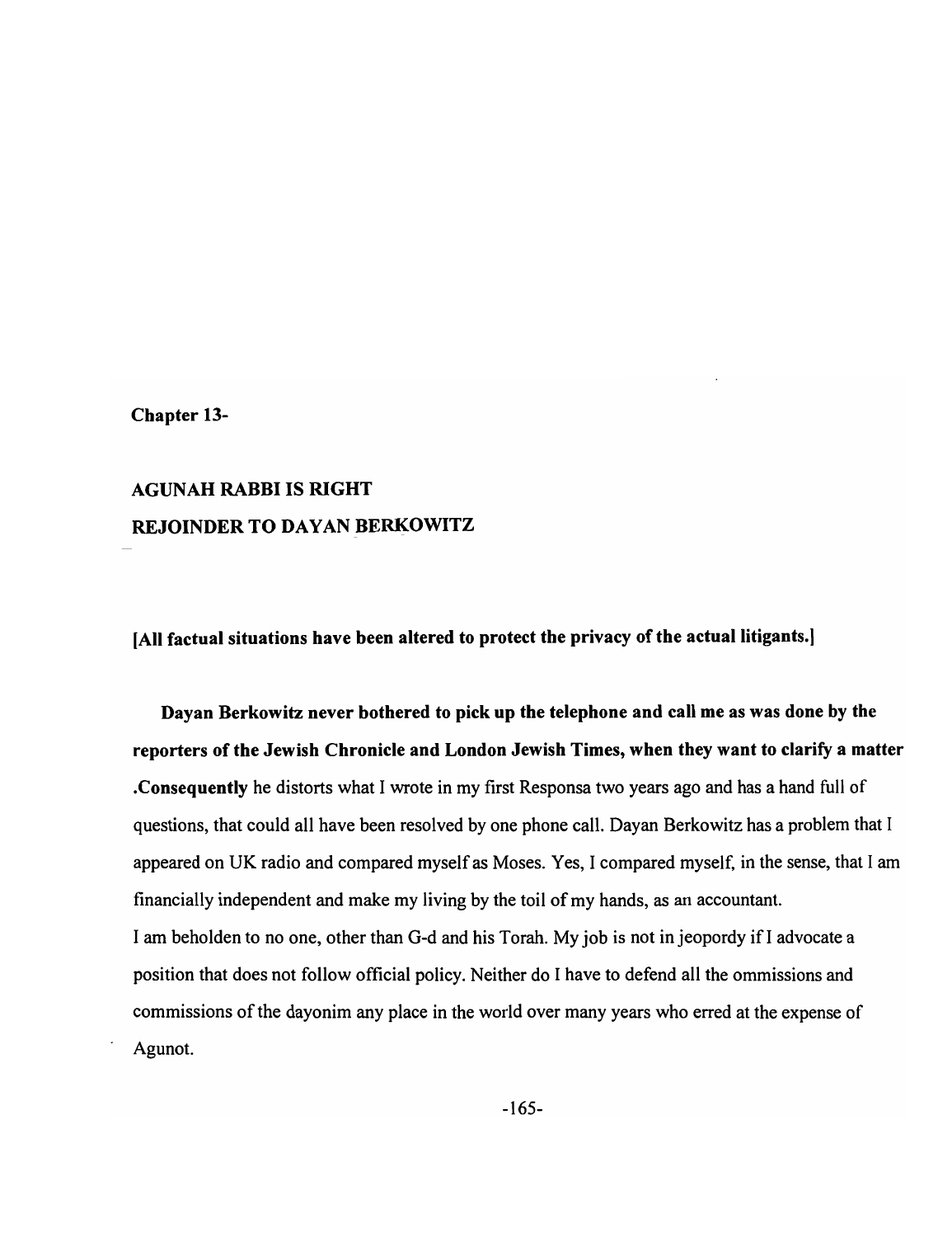Two people who deserve all the credit in the world in freeing the 280 Agunot our Bet Din has freed are Rav Emanuel Rackman and Rav Moshe Antelman. Both are independent like myself. Rav Rackman is the Chancelor Emeritus of Bar llan University and is the father of modern Orthodoxy and a great talmudist and dayan. He is the author of ONE MAN'S JUDAISM and MODERN HALLACHA FOR OUR TIME. Rav Moshe Antelman is a great scientist. He invented a cure for two types of aids. He is a great talmudist and dayan. He is the author of LIFDOS MECHAKAI GAIT and THE GREAT AGUNAH DEBATE. I prepared Responsa describing in great detail and citing sources for the Hallachic basis of all decisions reached by our Rabbinical Court. The result of this labor are numerous volumes called HATORAT AGUNOT BNOS YISROEL-EMANCIPATION OF JEWISH DAUGHTERS-AGUNOT. the first Volume is presently being published. I have the approbation of Horav Naftoli Steinberger of Rehovot Israel, one of the greatest decisors of Hallacha of the 20th century. Would Rabbis not keep records Mamzaim would have been permitted to marry. See Aruch Hashulchon Even Hoezer 2:14, Rav Moshe Feinstein Igros Moshe Vol 4 # 9:3. A Mamzer can not marry another Jew only when his or her status is exposed. Since the witnesses to the marriage do not testify in Bet Din in the presence of all the concerned parties as to the exact day of the marriage, no proof exists of the marriage, and the children from man #2 are not Mamzarim. Igros Moshe Even Hoezer Vol 4 #20. If the Witnesses do not remember the exact day of the wedding there is no marriage. See Bais Shmuel 17:63 Yabiah Omer Vol 3 #18. The fact that the woman held herself out as a married woman is only a presumption that there was an Hallachic marriage. This presumption can be rebuted when other factors are introduced that challenge the validity of the marriage . Then if there does not exist any other relief for the Agunah to gain her freedom we will rebut this presumption that an Hallachic marriage existed because the Agunoh previously held herself out as a married woman. See Igros Moshe Vol 4 # 112. Nodah Beyehudah Vol I #61, 66. Bais Efrayim Even Hoezer #1. Responsa Ramo #2.

Regardless who is at fault, all cases that approach our Bet Din Tzedek Labayot Agunot Inc. are all post mortem cases. In most cases- 90%- of the woman already have begun another relationship with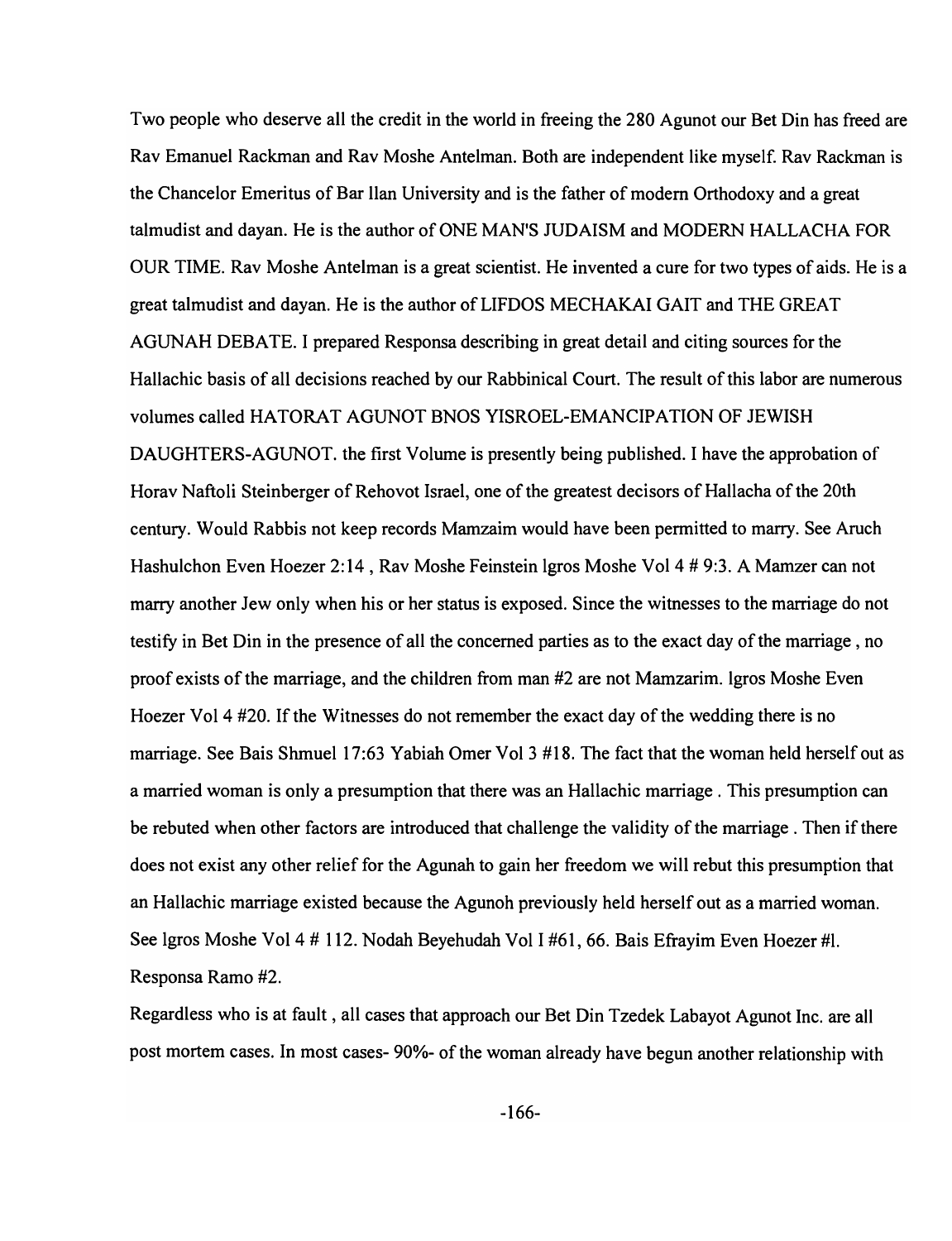man # 2. In many cases children are born from man # 2, without first having received a Get Jewish divorce from man #1. Thus, regardless if those Rabbis who oppose us, find a dispensation for the Agonot whose husbands refuse to give them a Get, 90% of them will go on with their lives anyway. This figure includes non observant Jews, who also come to our Bet Din. [Only 10% of Jews worldwide are Orthodox anyway] .Very few Jews are detered from going on with their lives by the red herring of Mamzarut advanced by those Rabbis who oppose us- if the Agunah marry without a Get from man #1. However they will leave Judaism, disgusted with the impotence of Orthodoxy. The Agunot we free, also, are saved and return to Judaism.

Of the 280 Agunot our Bet Din has freed there were cases where the first man finally gave a Get, but the Bet Din failed to use procedures during the issuing of the Get that would have ,in effect, been an annulment of the marriage to man #1 . In effect, the children from man #2. would have escaped the stigma of Mamzarut. The procedure was used in Israel by chief Rabbi Gorin and documented in a pamphlet known as the Get of the Mahrsham Vol 1- Responsa #9 . The Get is given by an agent rather than the husband. When the agent leaves the Rabbinical Court his agency is revoked.

Following, another Get is thrown by the husband to the wife both standing in a public domaine, half way where the wife is standing facing the husband . The effect of this procedure is to annul the marriage. This procedure was endorsed by Rav Shiomo Kluger Even Hoezer 141 :60 . Rav Moshe Feinstein told me orally that post facto he .likewise endorses this procedure.

In addition to the above, if the husband presently giving the Get violates the Sabbath publically , the Get is in effect, an annulment. Such is the ruling of the Manchester Uk sage Rav Yitzchok Yaakov Weiss writing in Minchos Yitzchok Even Hoezer Vol 10 #126. Dayan Berkowitz blasts me with the fact that Rav Moshe Feinstein did not have 30-40 ways of annuling marriages, he only discusses Agunot in two responsa. I wish to direct Dayan Berkowitz to an index of Rav Feinstein's writings called Yaad Moshe . In the heading called Ishus Agunah there are over 40 references and in the heading called Ishus Chasanot there are over 170 references -all dealing with other grounds or wrinkles of declaring marriages non Hallachic and freeing the Agunoh and legitimizing her children from man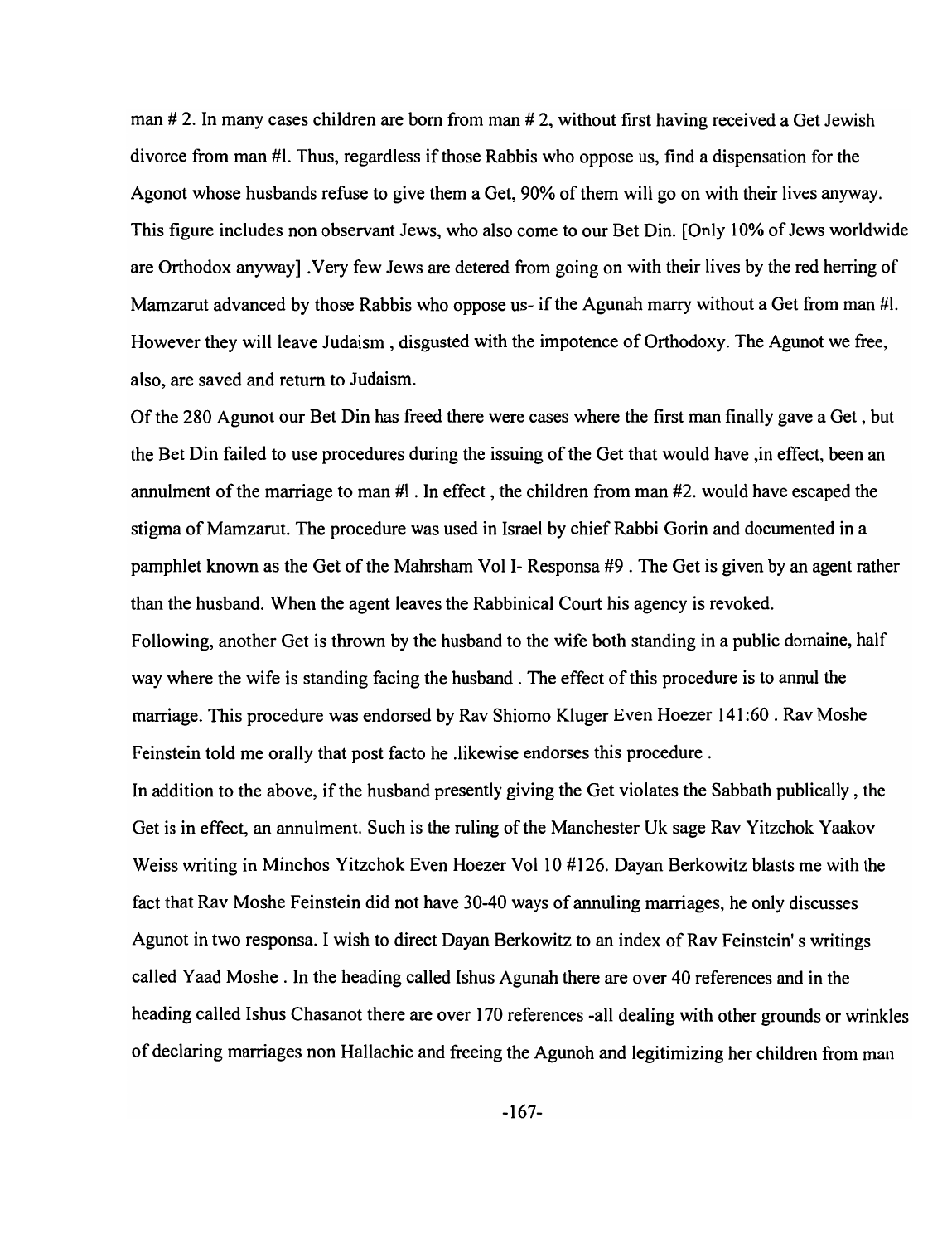#2. Dayan Berkowitz cites the fact that Rav Feinstein's sons disapprove of what I am doing. None of my critics including Rav Feinstein's sons or other members of his family have ever spoken to me or to Rav Rackman and do not know what the cases are that appear before our Bet Din nor the Hallachic grounds we use to annul the marriages of these Agunot. How do they know if what we are doing is accurate or not ?

In his zeal to prove me wrong, Dayan Berkowitz fails to mention that the responsa he represents to have read has numerous grounds that I used to annul the marriage. Thus his complaint that I do not list the numerous grounds I wrote about, is in error. I thought that Dayan Berkowitz read this Responsa? Likewise, Dayan Berkowitz fails to mention that the Responsa I wrote is a classic example of the Responsa in Igros Moshe Even Hoezer Vol. I #80 and Vol 2 # 46 of Mekach Tout- a mistake in the marriage. The husband in our case not only beat his wife, but almost killed her soon after the marriage. The wife left immediately. The husband also lied about his marital status, he did not reveal that he was previously married and never gave his first wife a Get. He also represented himself as religious, when he was not even a Sabbath or Yom Tov observer, did not eat Kosher food and brought non Kosher food into the house. He never put on Tefillin or prayed. In addition ,the witnesses to the marriage were not Sabbath observers. Thus, there were no witnesses to the marriage and ipso facto, no Hallachimc marriage. See Even Hoezer 42:2, Aruch Hashulchon Even Hoezer 42: 19 , Choshen Mishpot 34:24,25. The husband also forced the wife to marry him. Thus there was no free will exercised by the wife to agree to get married. Thus the marriage is annuled on that ground - Even Hoezer 42 :1, Bava Basra 48b. I also listed additional grounds to annul the marriage, that Dayan Berkowitz has reservations. I will proceed to enumerate and explain my position. I mentioned as additional grounds the fact that the witnesses to the marriage even if they would be considered Kosher witnesse, that they were not, also were missing. I cited Rav Moshe Feinstein that in such a case, since no witnesses exist there exists no proof that a marriage occured in the first place, 19ros Moshe Even Hoezer Vol .4 #20. In addition, I wrote that would the witnesses be Kosher and present then if such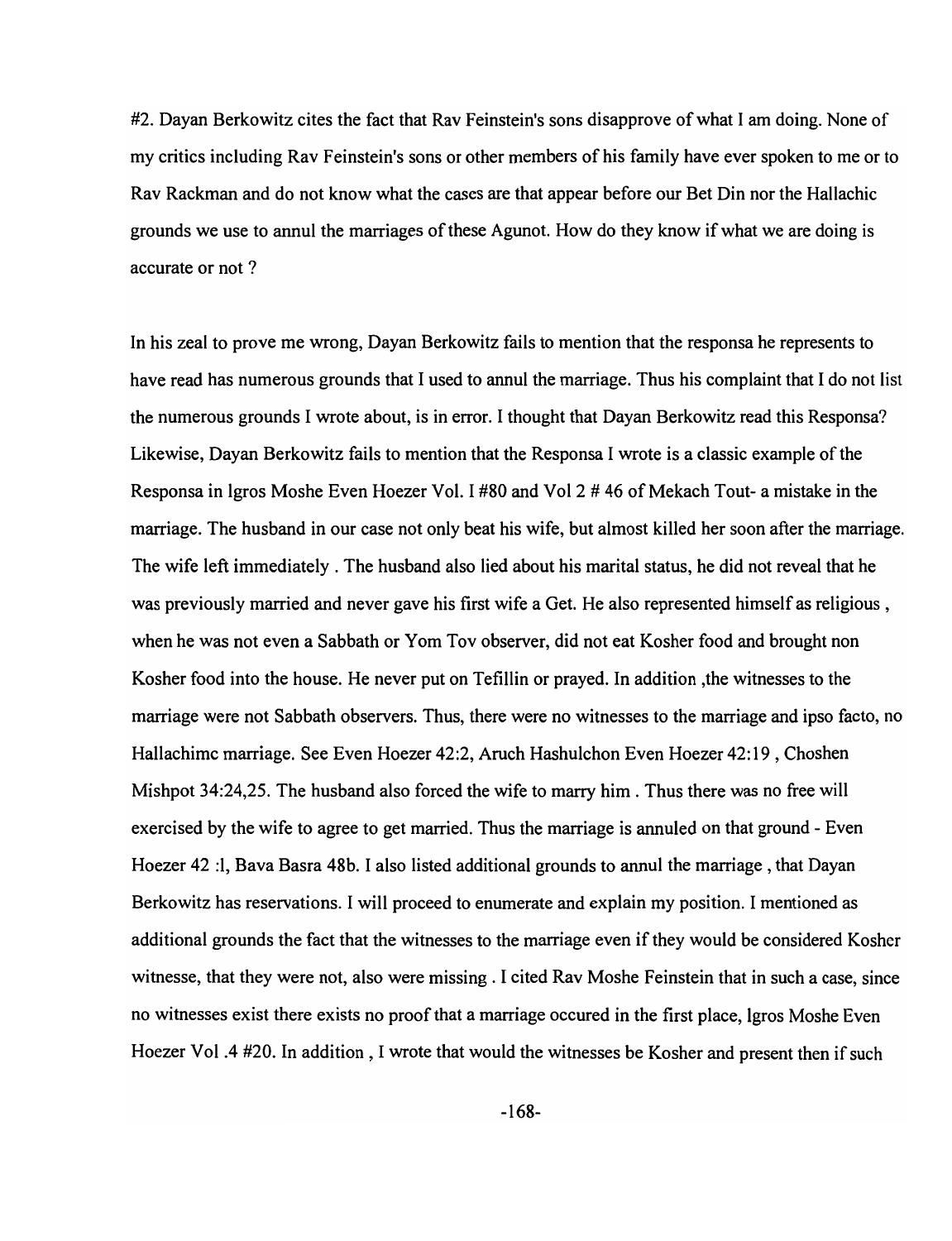witnesses did not remember the precise date of the marriage and the precise hour their testimony that the couple were married is not acceptable.

Beside the fact that the whole discussion is irrelevant since the witnesses in the case at hand were not Kosher and missing Dayan Berkowitz is wrong in his conclusion about this purely academic matter. Dayan Berkowitz admits that he himself uses this loophole but restricts its use only to permit any children that this Agunah has from man # 2 to marry other Jews. Thank G-d that at least this much he admits. He further restricts the use of this loophole even to legitimize the case of Mamzarim to the precise circumstances discussed in the case by Rav Avadya Yosef Yabiah Omer Vol 3- #8. Our Bet Din will use this loophole as an adjunct to permit the Agunah to marry, not only to legitimize her children from man # 2. If the children are legitimate it is only because there exists no marriage to man #1. Otherwise the children from man  $#2$  would not be legitimate. Therefore she can marry man  $#2$ also. See Ramo Even Hoezer 20:2. Even Rav Avadye Yosef in Yabiah Omer Vol 3 # 8 cites authorities that permit the woman to remarry. See Responsa Rashba 1209, Bais Shmuel Even Hoezer 17:63, Ttzemech Tzedek #90:3 ,Chsam Softer Even Hoezer #103.Rav Avadye Yosefrules that the Rabbinical Court can free the woman using this procedure as an adjunct together with other procedures.

In addition, we employed another strategy to free the agunah in my Responsa. The Agunah had received a marriage proposal. Would she marry husband #2 , in a valid Hallachic marriage, such marriage would in effect uproot the prior marriage that was shrouded by many Hallachic doubts. I cited Mishne Lamelech -Issurei Biah 15:10. Dayan Berkowitz argued that such a procedure would only save the child from man #2 from being illegitimate, but she still would not be permited to remain with man #2. The problem with such a reading is that it contradicts what Magid Mishne in Laws of Garushin 10:2 explicitly states that such a woman in the above precise circumstances need not divorce husband #2. This position is further supported by Mahrik Shoresh 1 72 and affirmed by Kesef Mishne Gairushin 10:2. Furthermore, Yabia Orner Vol 3 #8 on page 245 explicitly reinforces my position on this matter. I also mentioned A vnei Meluim 44:4 , not as Dayan Berkowitz misread my citation as 54, to the effect

-169-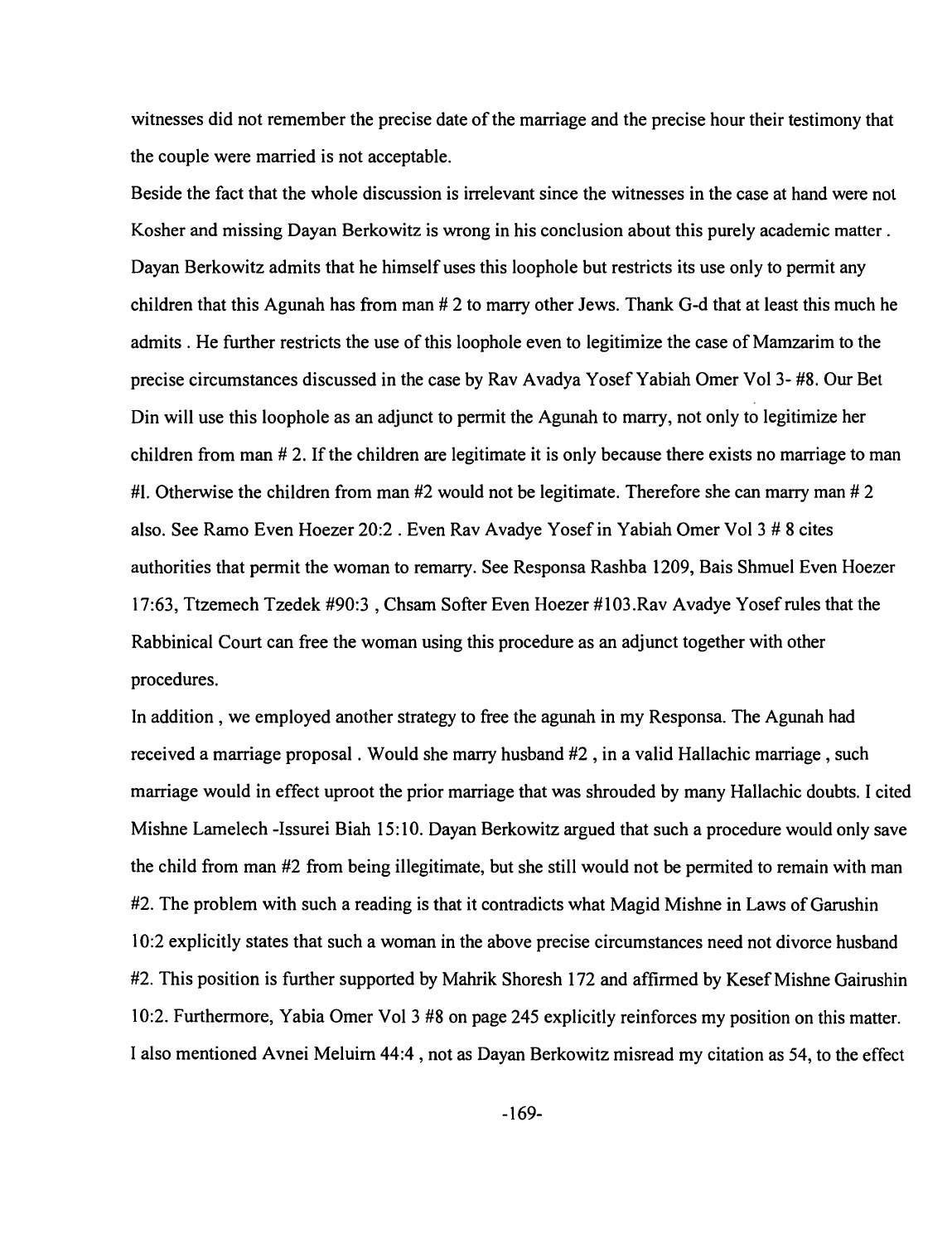that since the husband was not observant in any way certain authoritis maintain that to free an Agunah such fact can be used as an adjunct, in addition to other strategies to annul the marriage. This position is supported by Minchos Chinuch Mitzvoh 203 and Mehrsham cited by Shredei Esh Vol 3 #25. We also used another procedure known as a Get Ziku that was employed by Horav Eliyohu Klotzkin writing in Dvorim Achodim 43,44 and used in Lublin and Warsaw Poland. This fact is testified by Horav Kohane of the Bet Din of Yerushelayim and cited by Shredei Esh Vol 3 #25. For the Hallachic justification of giving a Get for the Husband even when the husband is protesting that he is opposed to giving the Get. See Chidushei Rashba Kedushin 23a,Rosh # 12 on Sanehdrin 60b,also Ran Chapter 4-Gittin regarding Pruzbel. He states that even if the recepient of the gift suffers some negative consequences as long as most of the consequences are positive the Bet Din can still aquire the gift or other benefit for him or her. See Machne Efrayim Laws of Zechiya and Mafcana.

#6. See also 1gros Moshe Vol 4 #120. See Rav Herzog Ohel Yitzchok Vol 2 #64, who cites and explains the procedure of Get Ziku. Even though both the Shredei Esh and Ohel Yitzchok have their reservations about Get Ziku, the Taz Yoreh Dayoh 293:4 and Even Hoezer 17: 15 rule that in order to free an Agunah we can depend even on a minority ruling. We use Get Ziku only as an adjunct coupled with 30-40 other procedures to free the Agunot from eternal prison. The reasoning is that a husband who refuses to give his wife a Get would have been beaten until he agreed to give a Get or killed by beating. Even though it is forbidden by Civil Law to do this today, nevertheless, the community can withhold any aid, even medical aid to such a husband. See Y oreh Dayoh 158: 1 -Such a husband in a sense has kidnapped his wife by imprisoning her and prevented her from going on with her life and having normal sex. For this it is permitted not to save his life. By giving a Get for the husband and freeing his wife, the husband, in effect, again becomes eligible to have his life saved.

If the husband wants to get married, he must give his wife a Get. The annulment is only a relief for the wife because the husband is causing all the problems. He refuses to give the Get. We do not have to depend on any loopholes. We will adopt and follow all the strict opinions regarding him, providing the wife is cooperating to accept a Get. There are other Hallachic issues involved not raised by Dayan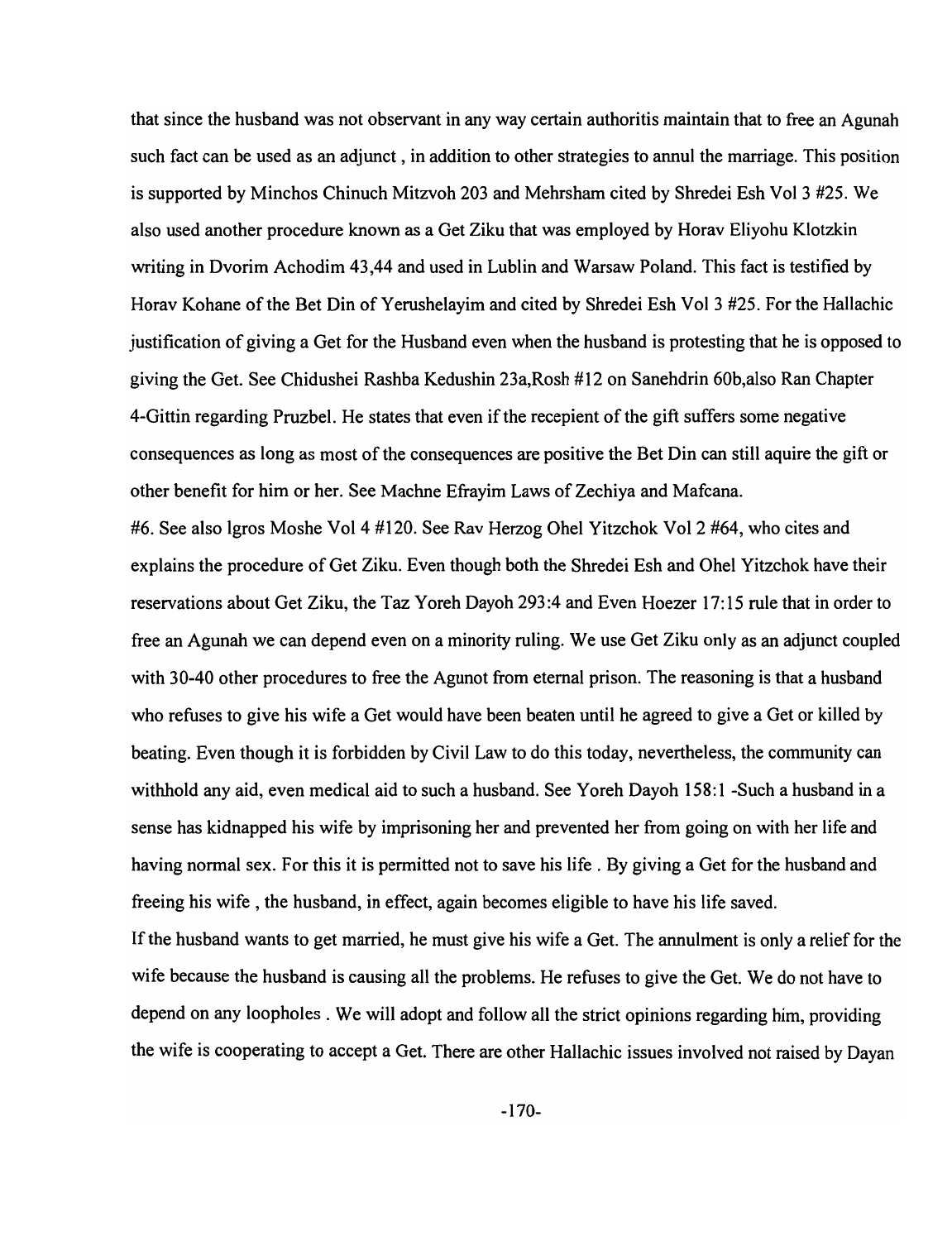Berkowitz,that are discussed at great length in the Responsa Shridei Esh Vol 3 #25 and Ohel Yitzchok Vol 2 #64. As long as a minority opinion exists that the Agunah can be freed we will rule like Taz Yoreh Dayoh 293:4 and Taz Even Hoezer 17:15 and Ginas Veradim 3:24. and depend upon these minority opinions.

Rav Herzog writing in Ohel Yitzchok Vol I #1 states the rationale for coercing the husband to give a Get. Bet Din is granted the power to enforce equity, even if such action uproot Torah Law. Otherwise the entire Judaism will topple. Jerusalem Talmud Gittin 4:2 goes further-that the Chachornim have the power to annul marriages even though they will ipso fact uproot Torah Law. This is a power granted to them by the Torah in order to preserve society. Otherwise Jewish daughters will go astray. G-d the author of the Torah knows that you can not legislate not to sleep, not to eat or not to have sex, neither for men or women. When the regular procedure of the man giving a Get is corrupted by the husband then the Bet Din is authorized to usurp the rights of the husband and annul the marriage. Beating the husband is in effect an annulment. Certainly, there is no real free will on the part of the husband when he is beaten and threatened that he will be killed if he does not give his wife a Get .See Mahrsham Voll #9, Mahrik #63, Chidushei Rashba Yevomos 46b. This is different than Rambam's position in Gairushin 2:20 that the man is torn by inner conflicts. Beating him reinforces his inner desire to follow the will of the Rabbis. However Rav Herzog in several places in his voluminous writings postulates this principle of the authority given by G-d to the Chachomim to uproot Torah Law if there exist no other way to free a woman from eternal prison. The definition of a Chochem is a Rabbi who can rule in all areas of the Shulchan Aruch-that are applicable. See Yerushalmi Nedorim 10:8 , Yerushalmi Chagiga 8:4,Rambam Sanehdrin 4:8. I have the approbation of Horav Piekarski on my works on the Four Parts of the Shulchan Aruch. Therefore our Bet Din is qualified to annul marriages.

In my first Responsa I cite the Jerusalem Talmud Ksubot 7:6 that a clause was incorporated in the Ksubah that if the wife argued at the Rabbinical Court my husband is disgusting to me , the Rabbinical Court would force the husband to give the wife a Get. The husband would be beaten until he agreed to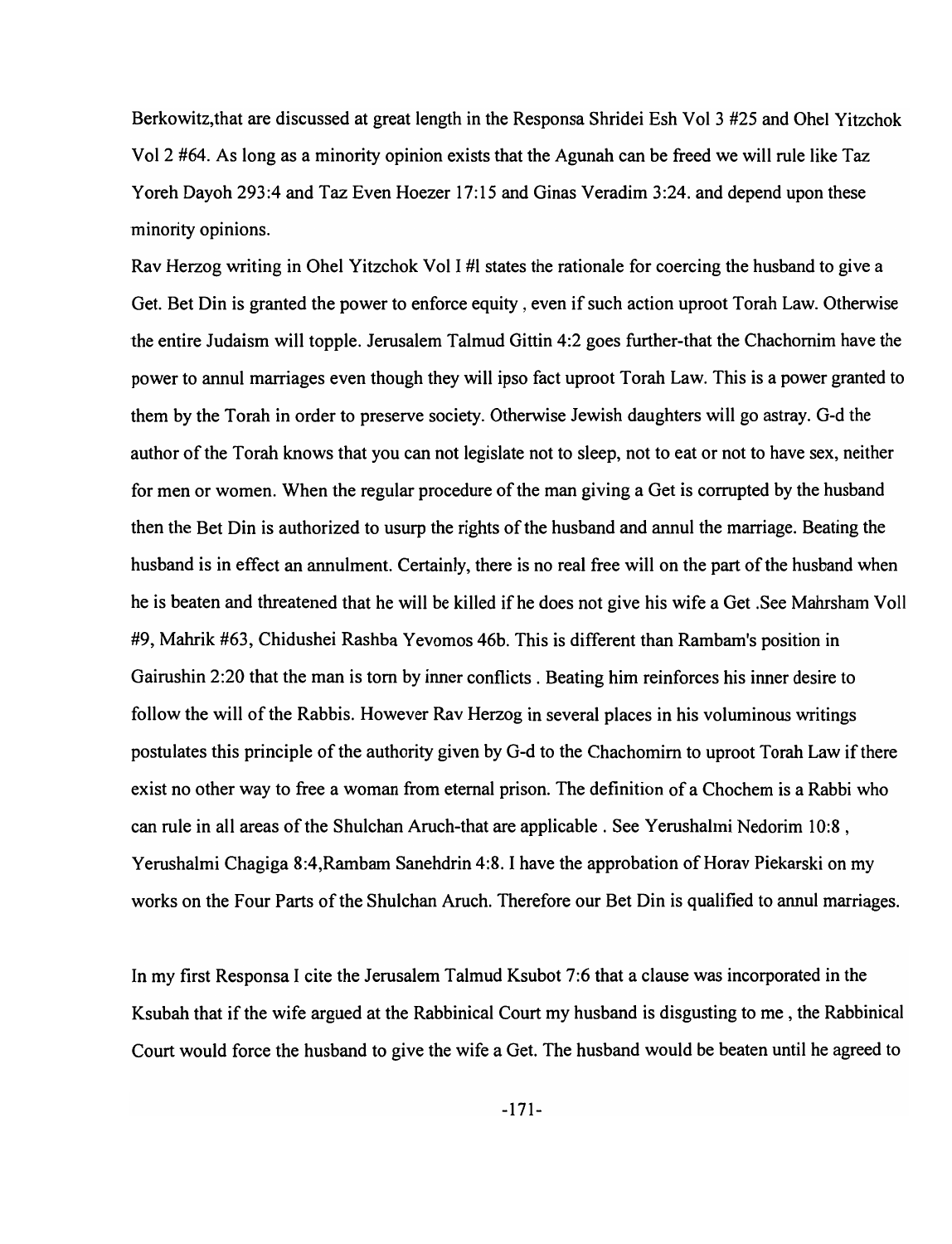give a Get or else until he would be killed and made his wife a widow. See Pri Megodim on Orech Chaim Psicha Kollelus Parti: 9, Rambam Sanehdrin 18:5 end, Orech Hashulchon Heosid Sanehdrin 59:9,10. The Meiri Bavali page 268 rules that even if no such clause be incorporated in the Ksubah we will, nevertheless , constructively, read it into the Ksubah since no woman would have agreed to get married otherwise. Rambam Ishus 14:8 rules the same .If the husband refuses to give a Get, he is beaten until he complies- Laws of Garushin 2:20. Ramo Yoreh Dayoh 228:20 rules the same. Yabiah Orner Vol 3 #18 and Tzitz Elieze Vol 5 #26 rule the same. The last two mentioned authorities are contemporary and rule for modem times. Since in todays society we are not permited to beat husbands by Civil Law, we annul the marriages. Such is the ruling of Rav Moshe Feinstein in Igros Moshe Vol I #79 end and # 80. Dvar Eliyohu #48 .-Rav Eliyohu Klotzkin , Ohel Moshe Rav Moshe Tzeig in Vol 2 # 123. Dayan Berkowitz ommits that it is the authorities I mentioned who sanction annulments. I never stated that it is the Meiri who sanctions annulments. Would Dayan Berkowitz have called me on the telephone he would have all his questions clarified Chsam Softer rules where there exists no other way to free the Agunah the Rabbinical Court is authorized to confiscate retroactively the ring given by the husband to aquire the wife in marriage and the transaction is a gift. Consequently there is no marriage -Chsam Softer Even Hoezer #108, #109. See Tur and Shulchan Aruch Choshen Mishpot Ch 2. All the Agunot that I met were never told by the Rabbis who officiated at their wedding what awaits them if their marriage dies and their husbands refuse to give them a Get. They were not told that the Bet Din would not use any of the remedies I enumerated above to save them from eternal prison and any children they have with man #2 if they do not have a Get from being branded as Mamzarim. How many thousands of other brides, likewise did not have full disclosure? The Rashbah Chidushei Gittin 88B 600-700 years ago ruled that no woman would have an Hallachic marriage if the Rabbinical Court would not force her husband to give her a Get when the marriage dies. Failure by the Rabbinical Court to save Agunot from the chains of a recalcitrant husband who refuses his wife a Get by annuling the marriage, in itself constitutes another ground for annulment- Mekach Tout- mistake in the marriage. No woman or her parents would agree to have an Hallachic marriage would they have had full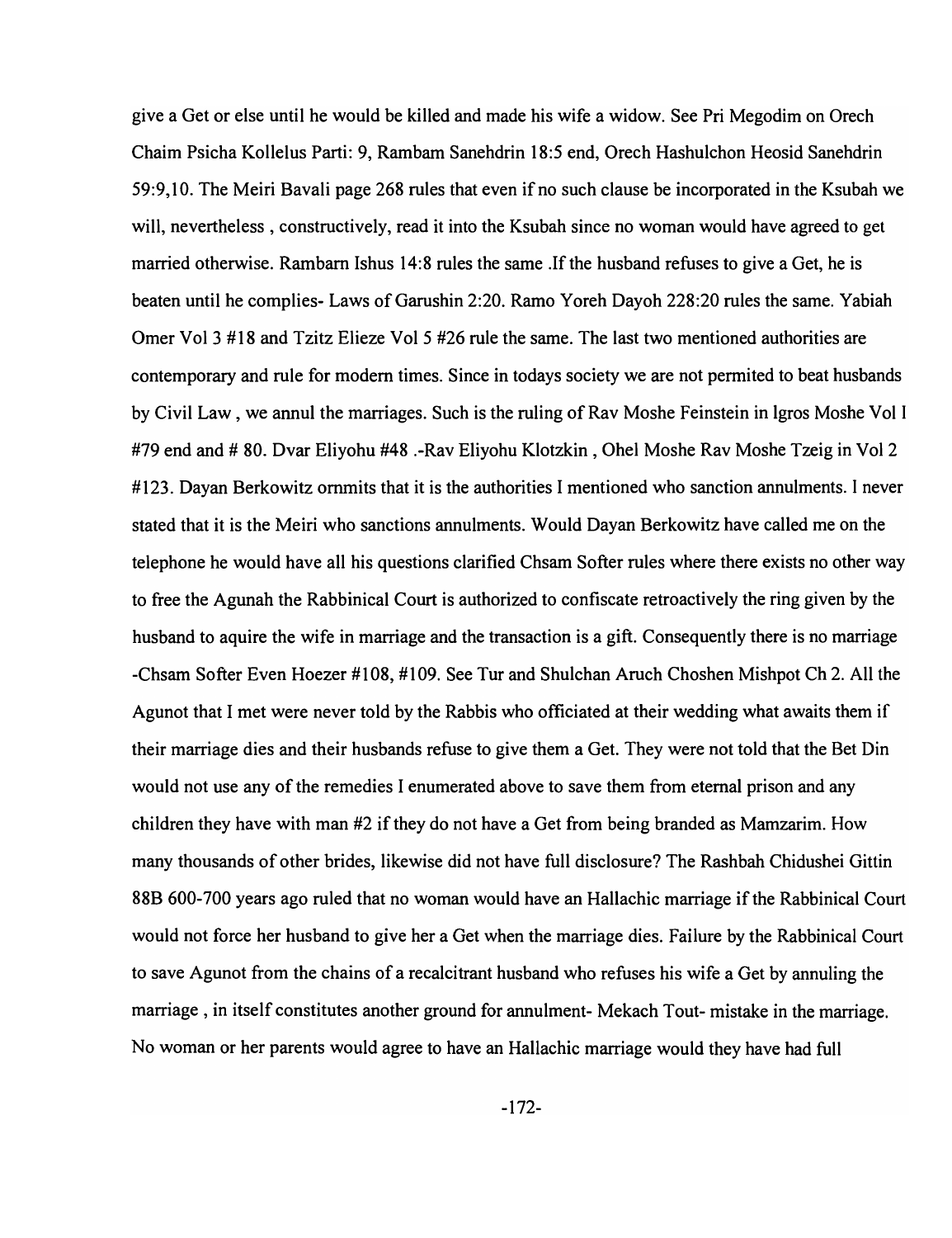disclosure of the consequences if the marriage dies and the husband refuse them a Get. Many other grounds exist to annul marriages and legitimize children born from man #2 space, however, does not allow to elaborate. See Aruch Hashulchon Choshen Mishpot 241:6; 227:8 who explicitly states that any

transaction can be uprooted if it was entered into in error. Even if the one acquiring the purchased item made a legal conveyance -a Kinyon it still can be uprooted. See Choshen Moshpot 25:5 and Ramo. Thus a woman married by receiving a ring or having sex and holding herself out as a married woman the Rabbinical Court can still uproot the marriage if the marriage is dead. See Aruch Hashulchon Choshen Mishpotim 232:4 that when the aggrieved party -either the purchaser or the seller- notifies the other party to the transaction that what they received is not what they bargained for and they can not live with that, then the aggrieved party does not have to return immediately the object that was purchased or the money. Furthermore if circumstances exist that would create extreme hardship and adverse consequences if the transaction is immediately reversed, then the aggrieved party does not forfeit their rights if they do not rescind the transaction. This principle when applied to agunot means that they do not have to break up their marriage immediately and can give it a chance to work. They do not forfeit their right to have their marriage declared a Mekach Tout - a mistake later. See Aruch Hasulchon Choshen Mishpot 207:12; 14 who explicitly states that any transaction that very few if any person would agree to suffer and accept the consequences is null and void even if not excluded by an agreement or in our case a pre nuptial agreement. There exists an inherent understanding that there is no defect at the time of the purchase and afterwards. There exists an unwritten understanding that the person getting married will behave in the manner that Jewish husbands behave-as the husband undertakes in the Ketuba. A Jewish husband does not beat his wife, does not cheat on his wife-commits adultery, supports his wife- provides her with food, shelter, love, attention and fulfills her sexual needs and will not abuse her physically or psychologically. A Jewish husband is not addicted to drugs, alcohol and can master his passions and emotions. He is not a homosexual or bi-sexual. He is not impotent. If a husband abrogates this understanding, the marriage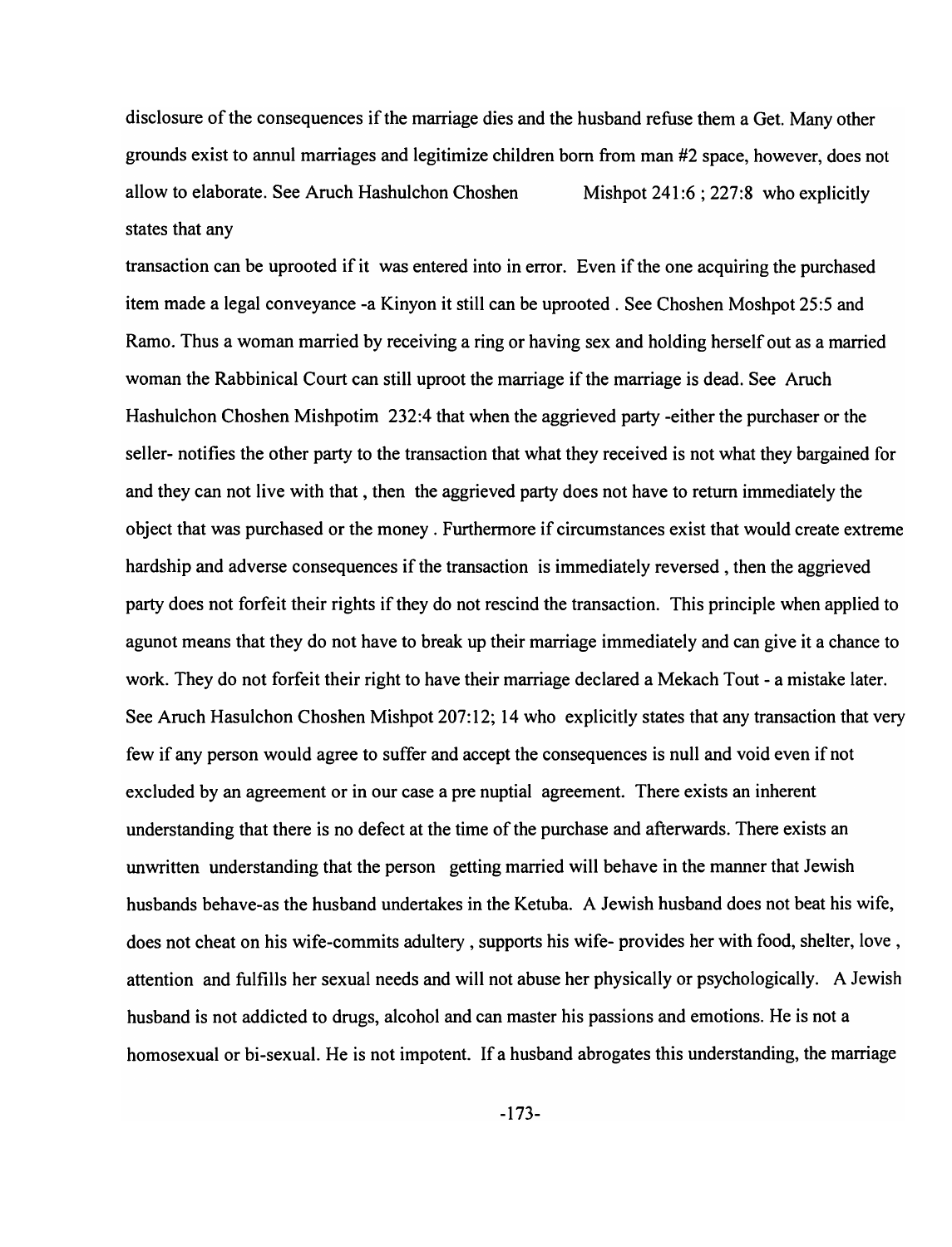can be annulled. The same understanding applies for the wife. Marriage is a once in a life time proposition. To say differently would subject the woman to misery and put her in chains for life- if we will not annul the marriage when the marriage is dead. Very few if any women would agree to have a husband behave differently. Even if these understandings are not formalized in a contract, they are understood. This is called in HebrewUmdena D' Muchech Metochu -Unwritten self understood truths that very few if anyone would agree to get married or continue with the marriage without the insured guarantee that if these commitments on the part of the spouse be absent at any time during the marriage the marriage will be annulled ab initio.

This is true regardless when they began before the marriage or years into the marriage. No one has tenure in a marriage when abuse occurs. A spouse can create a pre nuptial contract that will annul ab initio a marriage if abuse occurs, even if the abuse start years into the marriage. See Even Hoezer 157:4 Ramo Ibid. where this is explicitly stated. In the case cited a pre nuptial agreement states that the marriage will be annulled ab initio if the husband dies without ever having any children. By annulling the marriage the widow does not fall to Yivom or Chalitza to the brother of her deceased husband. She does not have to be at the mercy of a brother in law to free her to remarry by the brother in law performing a ceremony called Chalitza that is similar to a divorce. Otherwise she would have to marry the brother in law whom the widow despises.

This law is applicable for every widow whose husband dies without children and who has a surviving brother. See Igros Moshe Even Hoezer Vol 4 # 121 who frees the widow to remarry even with out a pre nuptial agreement. Rav Feinstein annuls the marriage on the grounds of abrogation of an implied contract on the part of the deceased husband. If the abuse occurs and the husband refuses to give a Get or the wife refuses to receive the Get, the marriage will be annulled ab initio many years later after they got married. The Rambam Laws of marriage explicitly states this implied truism in the case no Ketuba is written. All the guarantees in a Ketubah are given to the wife regardless if a Ketuab exists or not. What we are saying is not a revolution of Jewish Law. We are merely adopting existing Jewish Law to solve the debacle of agunot when the husband wants to keep them in chains to eternity in a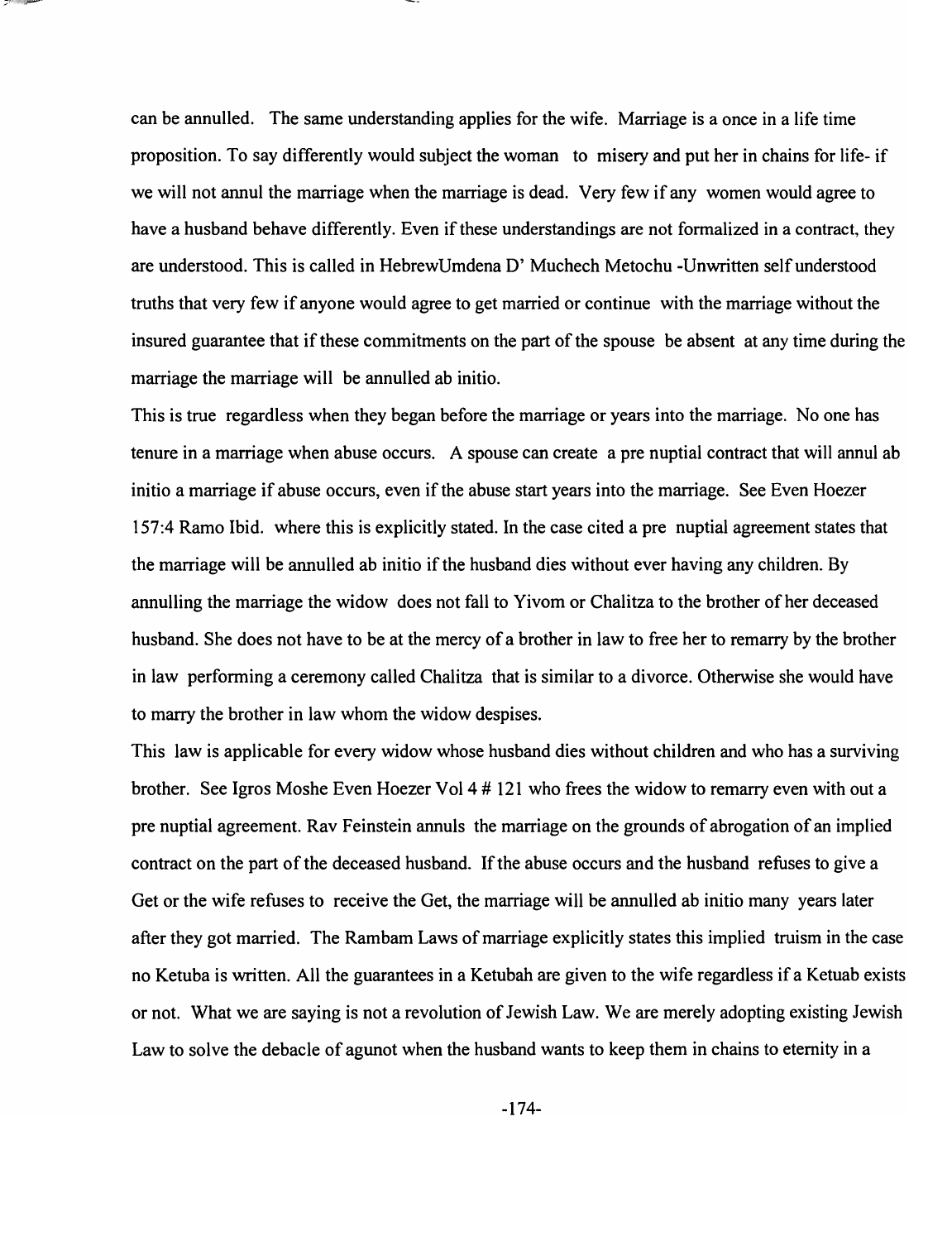dead marriage. The Aruch Hashulchon explicitly supports our position. See Igros Moshe Even Hoezer Book I - Responsa # 79 end. See Pischei Tsuvah Choshen Mishpot 232:1 citing Machne Efraayim who supports our position that the wife does not have to immediately leave the marriage. If she stays to give it a chance to work -even for several years- she does not forfeit her right to have the marriage annulled on the grounds that it was a mistake. See Responsa Chazon Yechezkel Rav Yechezkel Abromski Chelk Kodshim. A woman married a man who was impotent. She spent several years visiting physicians to treat her husband. When the treatment did not help, her marriage was annulled, when her husband refused to give her a Get.

Assuming that the grounds of Mekach Tout- - mistake- are not potent to annul a marriage then we will annul the marriage on the grounds of- Mous Alai- my husband disgusts me. This marriage is impossible. I can not bear it any longer. The Rabbis have the power to force the husband to divorce the wife. Since they are not permitted by the civil authorities to physically coerce the husband to give a Get, they will annul the marriage. The rationale is that every time a husband is coerced to give a Get this is essentially an annulment. Certainly if the husband is physically forced to agree to give a Get , you can not say he is giving the Get voluntarily from his free will. The answer is that the Rabbis are annulling the marriage, but insist that a Get be given as part of the annulling process. Since we are prohibited by the civil authorities to coerce the husband we annul the marriage without his participation and give a Get Ziku to simulate the giving of a Get by the husband when he is forced to give the Get. See Mahrik in Responsa See Maharshm Book 1 # 9. See Igros Moshe Even Hoezer vol 1- # 79 end and #80 ;Dvar Eliyohu # 48 ; Ohel Yitzchok Vol 2 # 123. Thus we have another ground for annulling dead marriages when husbands refuse to give a Get or wives refuse to accept the Get: abrogation of an implied contract on the part of the misbehaving spouse. They may be in violation of their implied marriage contract that can annul their marriage.

Although it has been made crystal clear that only a Rabbinical court that has mastered the four parts of the Shulchan Aruch is authorized to annul marriages, nevertheless in the contingency that there does not exist such a court our court herewith grants permission to eternity to all successive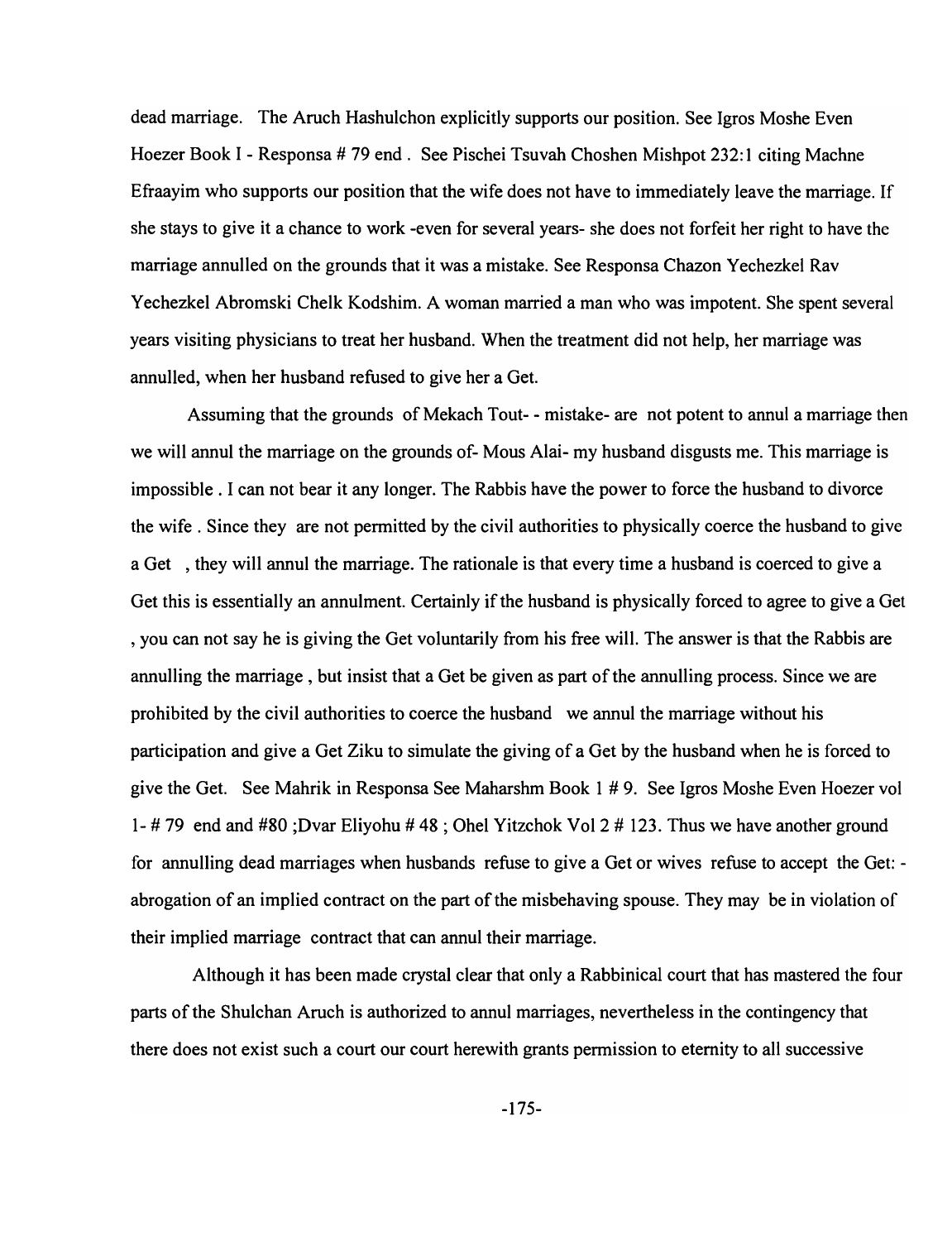rabbinical courts to annul marriages-in order that agunot not remain chained animals. We have the power and exercise such power vested in us by halacha. See Igros Moshe Even Hoezer Vol 1 Responsa #117 #118; Ohel Yitzchok Vol 2 # 64. Just like all rabbinical courts after the destruction of the last Sanehdrin in 400AD are only the agents of the last Sanehdrin -Choshen Mishpot2: 1; Tur Choshen Mishpot 2:1 ;Aruch Hashulchon Choshen Mishpot 2:1; Sefer Hamitzvohs Ramban Mitzvoh 153. So too all rabbinical courts even if they do not meet the requirement of having mastered the four parts of the Shulchan Aruch are our agents, to set agunot free. Equity demands such a procedure, otherwise Torah law would come to a dead end. Furthermore if those rabbis who did master the four parts of the Shulchan Aruch refuse to come to the aid of the agunah, such refusal creates Mekach Tout - a mistake in the creation of the marriage. No woman would have agreed to have a halachic marriage would she have known that when her marriage died no rabbi would extricate her and she would remain in eternal chains forever. Thus even without any rabbis her marriage is null and void. Rabbis' certificate of annulment is no more than moral support. She is free to remarry even with no help or assent from any rabbi. We empower the agunah to go on with her life. The agunah can plead- KIM LI- I hold like the ruling of Ray reasons Rav and am one million percent free. My marriage was a mistake for all the wrote about. See Sma Choshen Mishpot 74:18.;Sma Choshen Mishpot 88:25;Responsa Bais Meir Even Hoezer #93:14 cited by Rav Akiva Eiger on Choshen Mishpot 227:8 in Pesach Hagilyon;Pische Tsuvo Choshen Mishpot 227:5;Aruch Hashulchon Choshen Mishpot 232:38;Shach Tokfu Kohen #79. This taking matters into her own hands can be done only when the agunah has exhausted all her options to obtain a Get or an annulment from Orthodox Rabbis. She as well as any other agunah to eternity is herewith freed by me. This is similar to what the Ramban wrote in Sefer Hamitzvos Mitzvoh 153 that the declaration of the new moon must be made by the testimony of witnesses that they visibly saw the new moon. This testimony must be given to the Sanehdrin in Jerusalem. What happens today, when there is no Sanehdrin existing? The answer is that Hillel the Nosi the son of Rav Yehudah the Nosi- at the time of the talmud- proclaimed the new moon for eternity till the coming of the Messiah. He thus authorized all future Jews to proclaim the new moon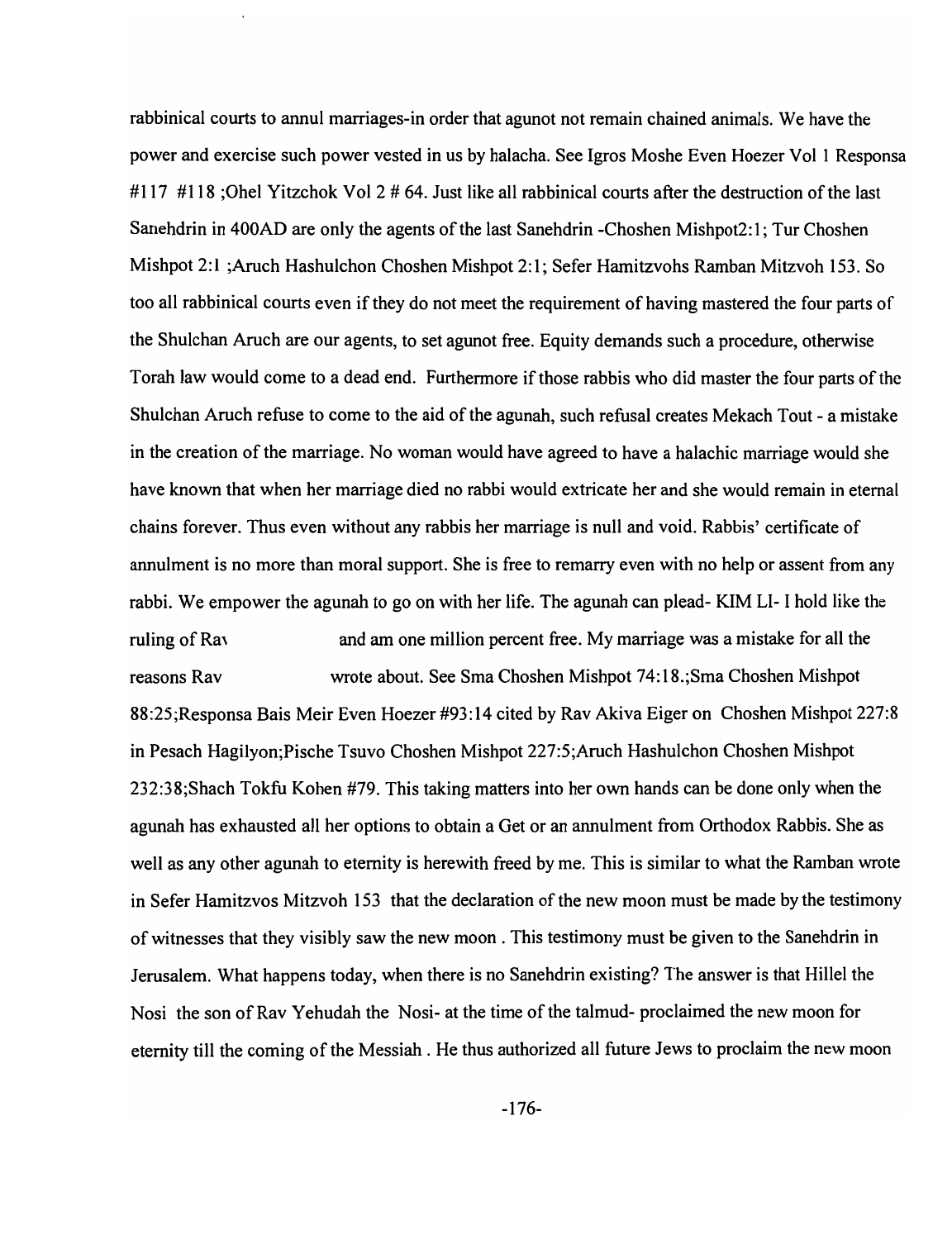by using the calendar to make the computation based on his actual proclamation approximately 1600 - 1700 years ago. Thus the new moon is proclaimed and all Jewish holidays are celebrated based on the proclamation of Hillel the Nosi. So too with the requirement that only rabbis who have mastered the four parts of the Shulchan Aruch annul the marriage. I herewith annul the marriage of all agunot for eternity till the coming of the Messiah. If there are no such rabbis available, who have mastered the four parts of the Shulchan Aruch then any Orthodox rabbi can annul the marriage. If there are no Orthodox rabbis who are willing to come to the agunah's aid then the agunah walks free without the favor from anyone. The agunah should definitely not go to anyone not an Orthodox Rabbi. Judaism at heart has a heart and is equitable. I have written and taped extensively outlining the basis for annulments. Any agunah reading my books or listening to my tapes -if no Orthodox rabbi will come to her aid -has my permission to set herself free. The reason is that I herewith annul her marriage and the marriage of all agunot to eternity who would otherwise remain chained for ever.

Those who question my ability to annul marriages in the future when the couple in question may not be even married now -or not even be born yet- the following is my reply. For the sake of equity it can be done. See Talmud Bavali Bova Basra 141-142; Choshen Mishpot 210 ; Shach on Choshen Mishpot 253:26-27.See Aruch Hashulchon Even Hoezer 132:6 who cites Rosh and Tur that subscribe to the view that a person can transact a Get today even with a woman not yet born. This is the position of one of the two authorities in Choshen Mishpot 209:4 and Mordechai beginning of Yaish Nochlin who supports my analysis. The other authority opposes this position. In cases of emergency we rely on the lenient position. See Taz Even Hoezer 17:15. Even if we concede that it can not be done, then the requirement that only rabbis who have mastered the four parts of the Shulcana Aruch are the only ones competent to annul marriages can be suspended when such rabbis do not exist who are willing to annul marriages. Equity requires that in such circumstances that law be suspended. Otherwise agunot will remain chained forever. Precedent exists for such a procedure. An example is the law that as part of the conversion a sacrifice be brought in the holy temple in Jerusalem. What do we do today when there does not exist a temple in Jerusalem? The answer is that the sacrifice is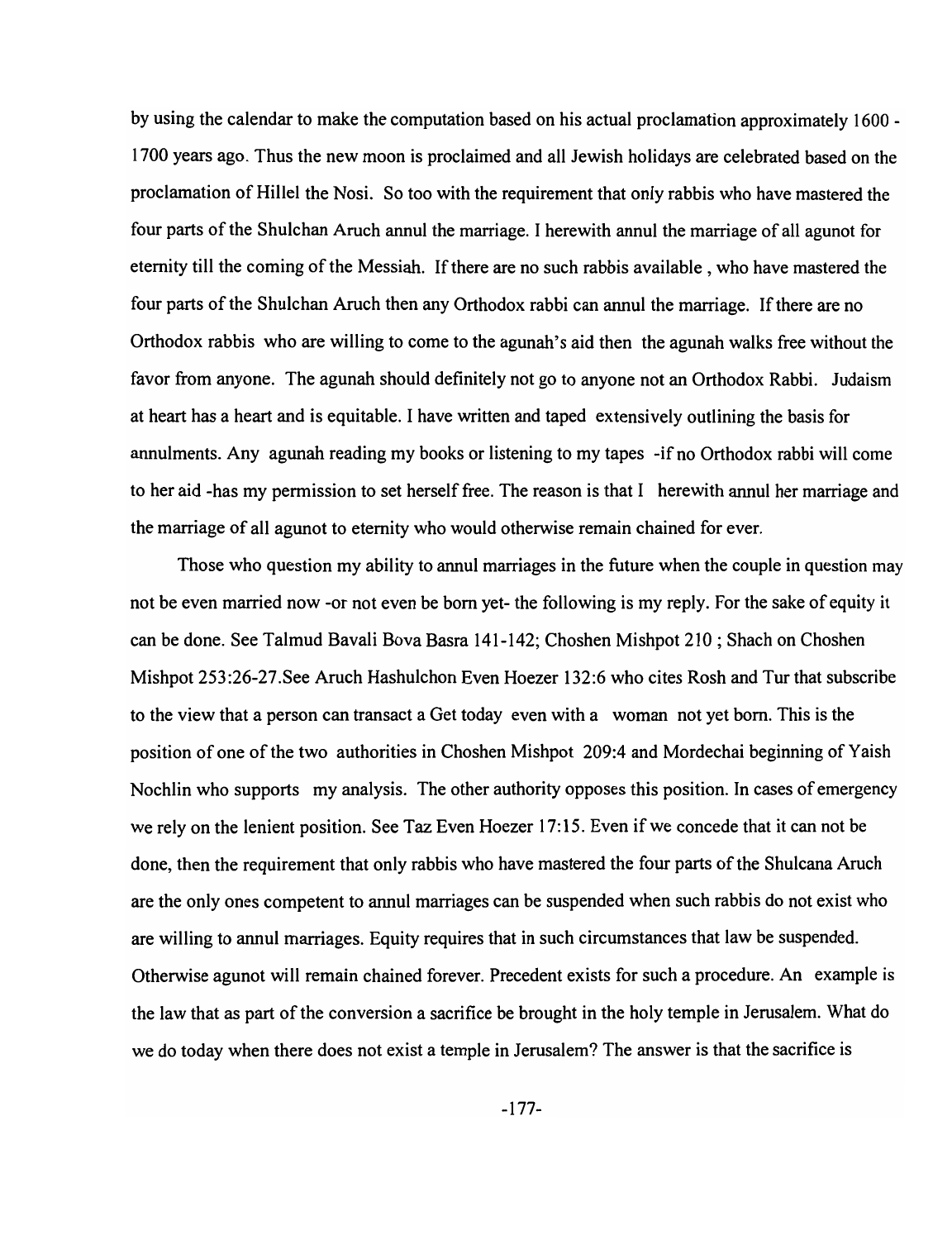suspended until the temple will be built. So too, the requirement of having present a rabbi who has mastered and practices the four parts of the Shulchan Aruch for annulments is suspended until such a rabbi is found. Then another annulment will be made. In the interim the agunah is free to go on with her normal sex life. She can get married provided there is a civil divorce. Otherwise there exist a violation of civil law of bigamy.

Furthermore the agunah's marriage is annulled automatically based on one or more reasons that I wrote about in my volumes and recorded on my tapes. It is not necessary for any rabbi to affect the annulment. If those facts exist the agunah walks free and can resume a normal sex life. She does not need any rabbi post facto. When there are no Orthodox rabbis who will agree to free her she is free to go on with her normal sex life. What our Bet Din did is to share with the agunah the halachic sources for her freedom. She does not need anyone else. The agunah post facto -where there exists no other alternative other than remain chained for eternity - is free to adapt the information she reads in my books and apply it to her own case and walk free. This is similar to the ruling of Aruch Hashulchon Even Hoezer 17: 117 where Aruch Hashulchon rules that an agunah post facto who relies on her own interpretation of the Law that the testimony of one witness who testified that her husband died proceeds to remarry without the sanction of a Rabbinical Court does not need to leave her husband. It follows that any children she has with man #2 are legitimate. Whenever an agunah need not leave man #2 any children she has with him are legitimate. See Tur Even Hoezer 130 end. See Bais Yosef and Bach Ibid. See Aruch Hashulchon Even Hoezer 130:55-60.

Yes, she can meet with similar minded individuals as herself for moral support. She can participate in support groups to counter the pressures of those individuals who condemn her. What Rav Rackman, Rav Antelman, Rav Elefant , Rav Elsant and Rav Klotzkin and other rabbis who participate in our Bet Din and I have done is to create a legacy in deeds and in halachic literature of the style of Rav Moshe Feinstein and Rav Moshe Rosen and Rav Moshe Tzeig , Rav Eliyohu Klotzkin , Rav Yitzchok Elchonen, the author of the Aruch Hashulchon- Rav Epstein and other halachic literature for the past 4000 years. This literature remains to eternity for the benefit of agunot and all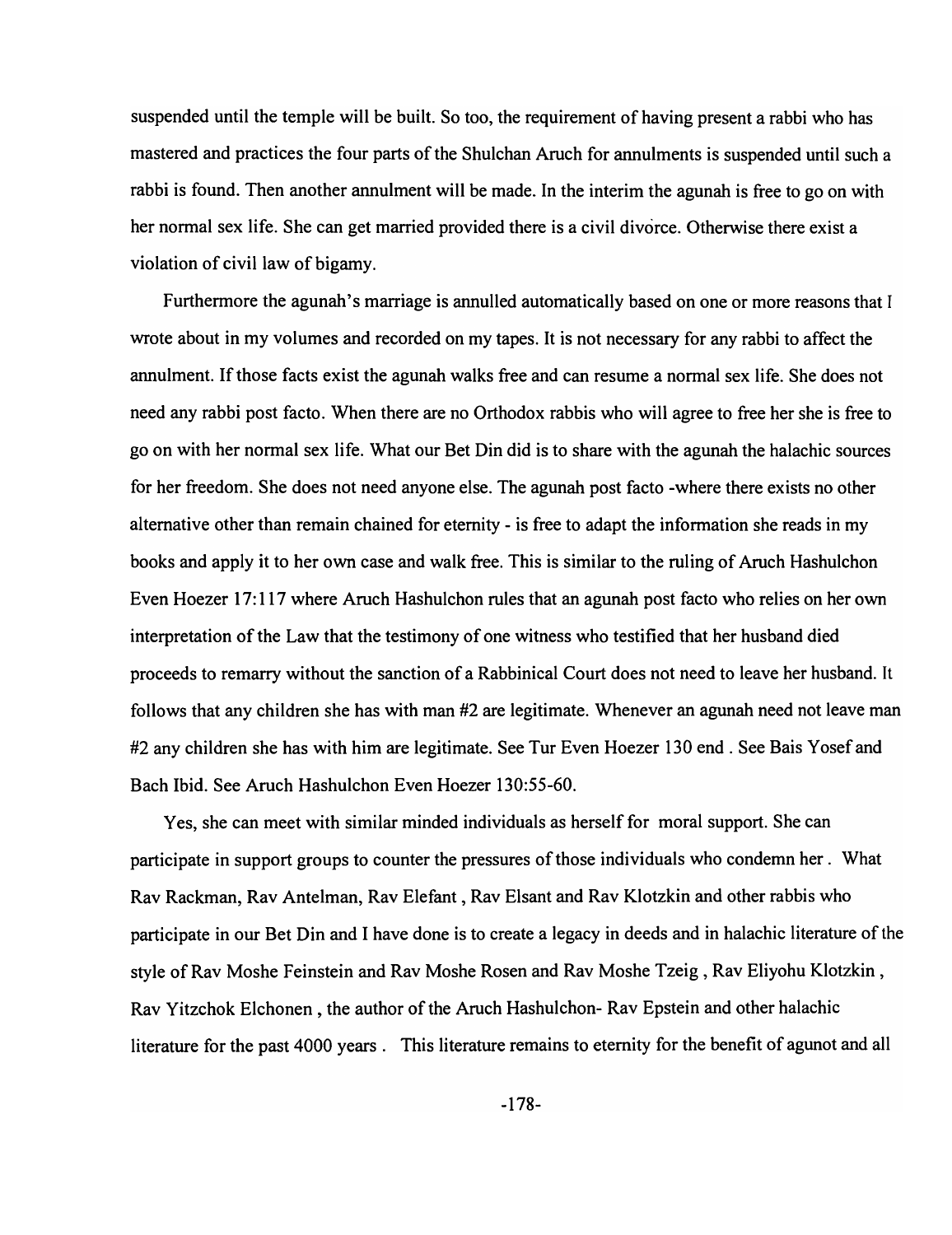Jews.

The length and breadth that I have traveled in permitting chained women to walk free when there does not exist any Orthodox rabbi to annul her marriage-let alone that there does not exist a rabbi who has mastered and practices the four parts of the Shulchan Aruch - highlights the philosophy behind annulments. Marriage divorce and annulments are the sole domain of G-d's Word recorded in the Torah given at Sinai 3500 years ago. Any individual who questions this fact is not part of the Jewish tradition. These are the parameters that define being a Jew. It is within these parameters that Jews for the last 4000 years have survived-since the time of our forefather Abraham. It is within these parameters that all my books and tapes are written and recorded. This area defines the difference between those individuals who do not accept marriage and divorce laws as Divine and those individuals like myself who do. I consider everything Divine but find loopholes to permit Jewish daughters to go on with their lives, when the husband refuses to grant a Get by the rabbinical court annulling the marriage. In case no Orthodox rabbis are willing to annul the marriage I will permit the wife to walk free without any favors from anyone. All this is done within the parameters of halacha-Jewish law, as I have explained.

I rule like the strictest opinions in all areas -marriage, divorce, Sabbath and holiday laws, kosher laws, family purity -Nidah, Mikvah laws, prayer, synagogue laws- having a Mechitza and prohibiting mixed seating, conversions, all laws from conception to death and the separation of roles between men and women. I am convinced that the only way Judaism will survive is by having the highest level of Jewish education both for men and women. I believe that each Jew or Jewess should master the four parts of the Shulchan Aruch and receive the highest rabbinical ordination-Y oreh Y oreh Yadin Yadin. I believe that women have the right to determine their fate in marriage. If the marriage dies -no matter what the reason- women should have the power to annul it, providing they have mastered the four parts of the Shulchan Aruch. My ruling granting every women the right to walk free is only it there does not exist any Orthodox rabbis to annul her marriage.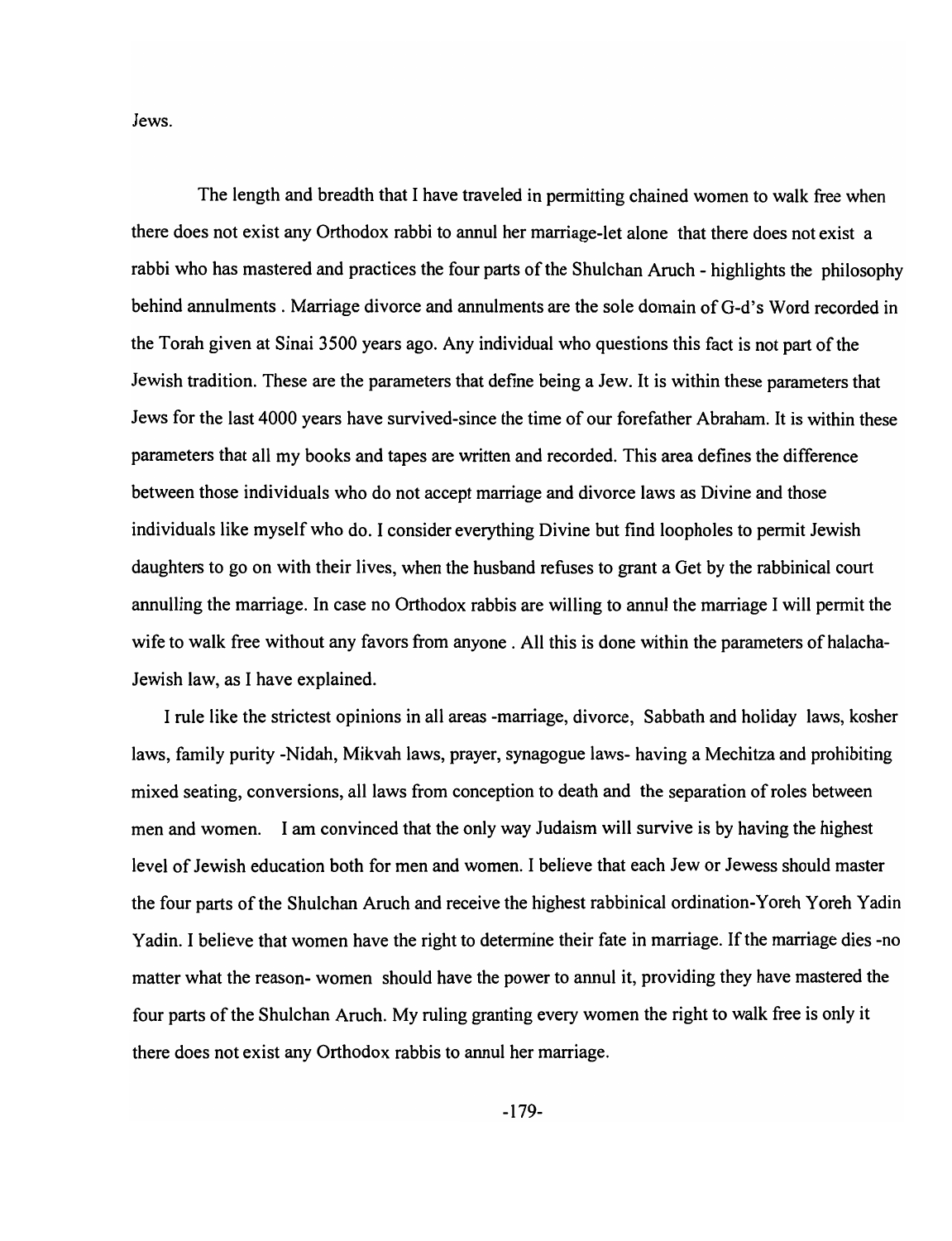But why shouldn't there be Orthodox women rabbis who have mastered the four parts of the Shulchan Aruch? Bais Yosef in Choshen Mishpot 7:4 rules that a woman is posul -disqualified -to be a dayan -judge. The same terminology is used regarding a woman being a witness. All who are disqualified from being a dayan -Judge are disqualified from being witnesses. Title description for Choshen Mishpot 33. That is also the ruling of Aruch Hashulchon Choshen Mishpot 7:4 and 33:1. However, Tosphos Bova Kama 15a ASHER TOSIM LIFNAHEM is of the opinion that even though a woman can not be a witness ,she nevertheless can be a dayan-judge This is also the opinion of Chinuch #77 and158. See also Pischei Tsuvo on Choshen Mishpot 7:5 Dvorah the prophetess was a judge. Other authorities learn that she was appointed by the authorities and accepted by the Jews to be a judge. This law is applicable today if a woman would be appointed as a judge, she is permitted to render halachic decisions. This would also apply to the case of relatives that are appointed to function as witnesses by the community to be the official witnesses or judges they are permitted to testify or judge their relatives. See Ran Bava Kama 13a; Meoznayim Lamishpot #5; Halocho Psuko 7:4 footnote #97;Choshen Mishpot 33:18. So too in the case of women. If a woman is appointed and is accepted by the community in a democratic election to function as a dayan -halachic judge-she is permitted to render halachic decisions. Rav Herzog Book 1 Hachoko Leyisroel al pi Hatorah. Of course she must have attained expertise -mastered and observes the four parts of the Shulchan Aruchin . See Responsa Uziel (first Sefardic chief rabbi at the time of the founding of the State of Israel) part 3 #5 page 31.See also Halocho Psuka on Choshen Mishpot 7:4 #9 footnote 67 on page 48.

These authorities can be relied upon in times of emergency when no male judges are willing to annul marriages and agunot would remain in chains to eternity

Although I have indicated that relatives and also women can be selected to be witnesses or judges under certain circumstances, they can never function as witnesses in order to have a halachic marriage or Get-Jewish divorce. The reason is that in order to effect a marriage or divorce the Torah mandated having only Jewish males over 13 years, who are observant of all the ritual, moral and ethical laws and are not relatives. Otherwise there is no Halachic marriage or divorce. This is a Divine decree. See

-180-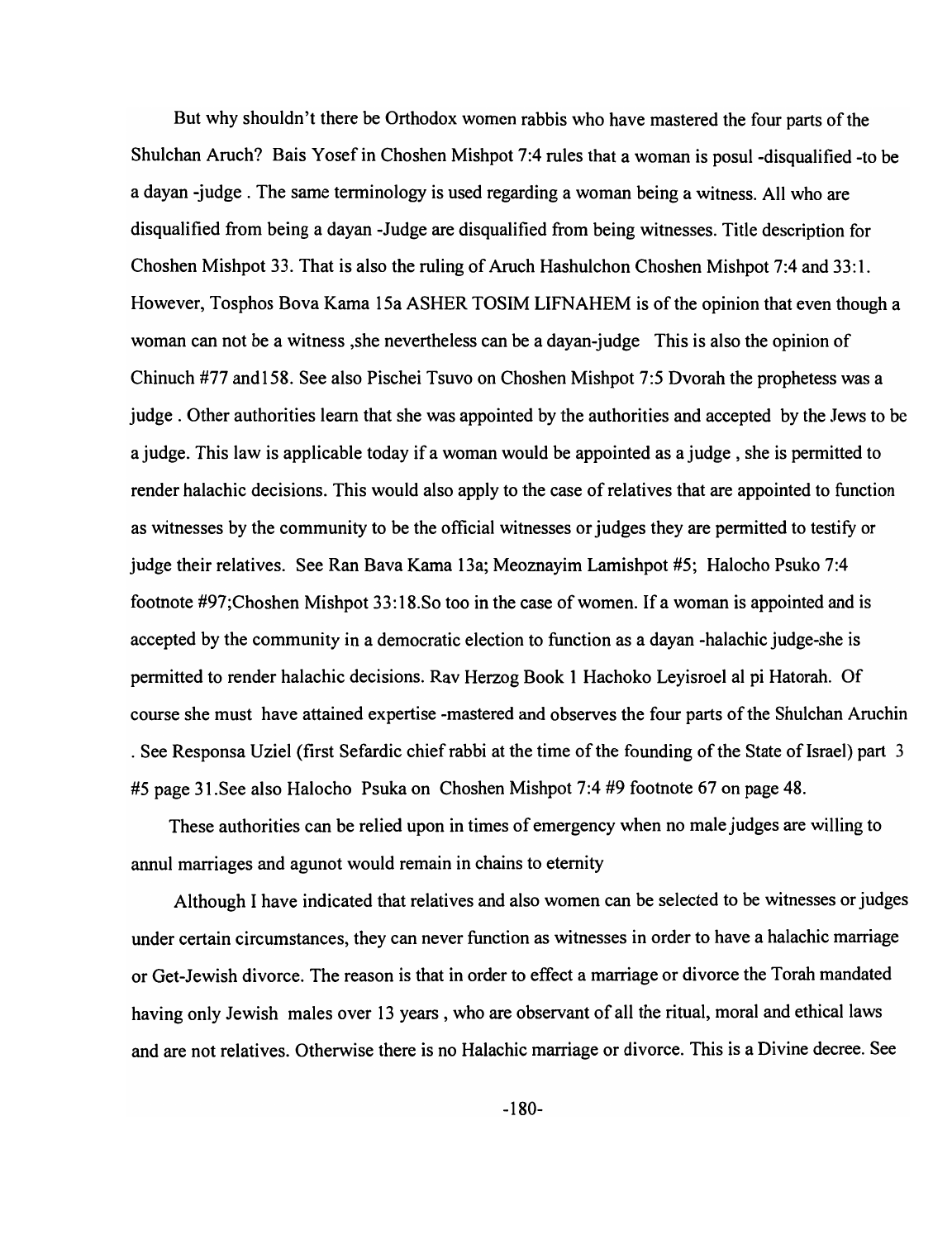Aruch Hashulchon Even Hoezer 42:18,19;45-51; 130:2;154 Seder Haget 5,6 ;Choshen Mishpot 22:1.

The Laws of the Torah regarding signing of the Get and witnessing the giving of the Get to the woman in order to effect an Halachic Get are Chukim-Laws that transcend human understanding. The laws of witnessing the giving of a marriage ring to effect an Halachic marriage are also Chukim-Laws that transcend human understanding. There exist real differences in the physical sense between men and women. Only a woman menstruates, gets pregnant and gives birth, not a man. No woman can get pregnant without a male sperm. So too, in the spiritual world, no Get or marriage can become effective unless there exist two male Jewish witnesses over 13 years of age who are knowledgeable of the Laws involved and observe all the ethical, moral laws as well as all the rituals laws. The reason is the will of G-d. If one accepts that it is necessary to have an Halachic marriage and have an Halachic divorce, one must likewise follow the rules designated by the same authorities how to effect a Halachic marriage and divorce. Otherwise why bother? When one marries or divorces in any jurisdiction, he is compelled to follow the rules set up by that jurisdiction. One can not create their own rules.

If one or more women are the witnesses to a Get -Jewish divorce, there is no divorce. The woman remains in her previous state of being married. If she has a relationship it is deemed adultery. If she has children from man #2 , they are Mamzarim-illegitimate. See Rav Yitzchok Elchonen Nachlas Yitzchok #35:6,7.

If women are the witnesses to the giving by the groom of a marriage ring to the bride, there is no marriage. But there are no consequences. The groom can give a second time a marriage ring to the bride in the presence of two Halachic competent witnesses. If not, and the couple have children, there is no stigma to the children. Children born by a woman, not married are one million percent legitimate. Of course we encourage every couple to get married, but if they do not and have children the non marital status of the parents has no effect on the children.

I am opposed to ignoramuses floating their ignorance in the name of Judaism. I do not discriminate between the sexes .I am opposed to granting women recognition to give halachic opinions in any area, especially when it comes to annulling marriages, solely because they are women.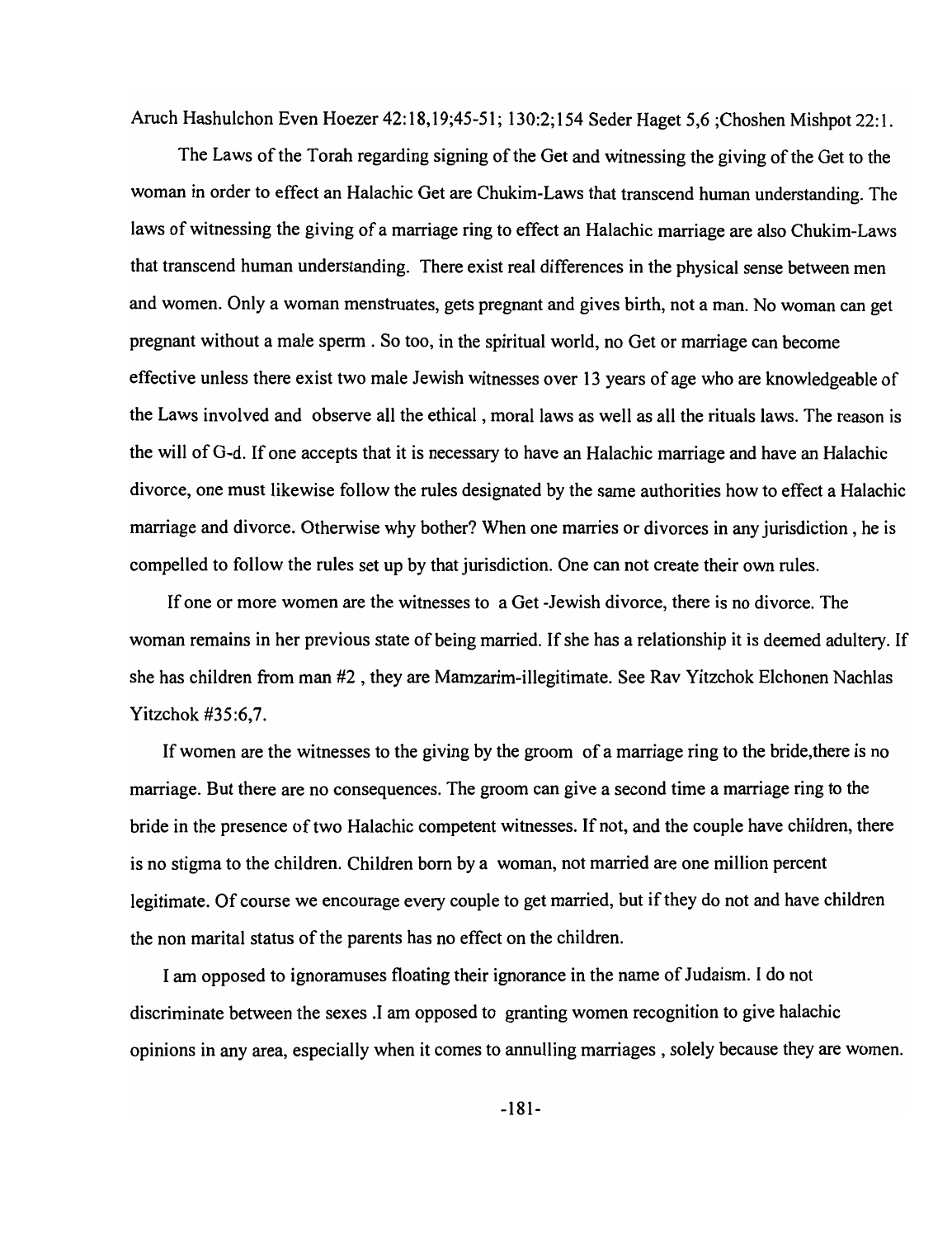Not only is such a practice fraudulent, but it is an insult to women that they are not competent or capable to master the four parts of the Shulchan Aruch. This is especially true today when women are not only attorneys, but also serve as jurists in the supreme court in the USA and in Israel.

Doing this only strengthens the arguments of those who oppose giving women an opportunity to honestly compete with men to be halachic decisors when they have mastered and observe the four parts of the Shulchan Aruch in the circumstances permitted by all the authorities cited above.

In that way the moral ethical and ritual laws -the laws between man and man and man and G-d will be reconciled and man or woman will be able to achieve union with G-d. chapter 14- CURING DOMESTIC ABUSE: ANNULLING MARRIAGES

DOMESTIC ABUSE HISTORICALLY WAS NIPPED IN THE BUD BY RABBINICAL COURTS WHO BEAT THE HUSBAND -UNLESS HE GAVE A GET. WHENEVER IT WAS ILLEGAL BY CIVIL LAW OR NOT POSSIBLE TO BEAT THE HUSBAND, THE RABBINICAL COURTS ANNULLED THE MARRIAGE. THAT PRINCIPLE IS INCORPORATED AS A CLAUSE IN THE KSUBAH-KEHILCHOS GUVRA YON YEHUYODIN -THE HUSBAND UNDERTAKES TO BEHAVE LIKE JEWISH HUSBANDS BEHAVED FOR THE PAST 4000 YEARS-A WIFE CAN NOT BE ABUSED UNDER PENALTY OF GETTING BEATEN OR HIS MARRIAGE ANNULLED.

ANY ABUSED WIFE CALL 7187932135 OR E-MAIL US YOUR PROBLEM to betdin@agunah.com and WE WILL MOVE HEAVEN AND EARTH TO FIND A WAY TO FREE YOU IN ACCORDANCE WITH HALACHA.HUNDREDS OF ABUSED WIVES ARE NOW FREE AND ARE ABLE TO GO ON WITH THEIR LIVES. MANY OF THESE AGUNOT HAVE RECEIVED VOLUNTARY GITTIN BY THEIR HUSBANDS-ONCE THEY SAW THAT THEY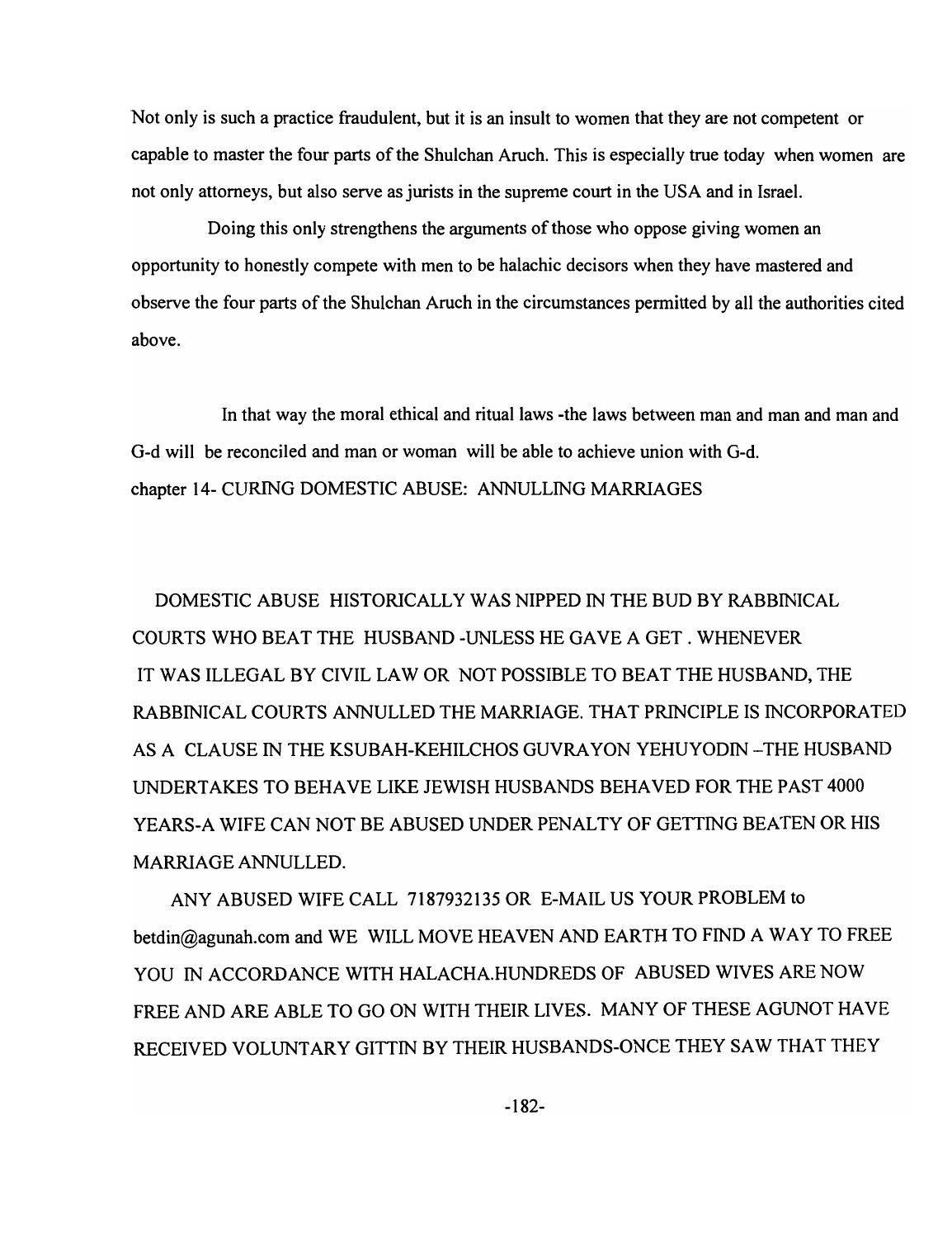# LOST CONTROL AND THEIR WIVES WERE FREE ANYWAY-

View our web site www.agunah.com

All those interested in getting a copy of

Rav Moshe Morgenstern's book that discuss the halachic foundations of freeing agunot-

Responsa on the Four Parts of the Shulchan Aruch to order this book.

e-mail to betdin@agunah.com

Chapter 15

TESTIMONY OF CONVERT REGARDING HIS OR HER CONVERSION; OR WOMAN THAT SHE IS DIVORCED, A WIDOW or THAT FACTS EXIST THAT PRECIPITATE AN ANNULMENT ARE ACCEPTED -when there exist no independent testimony of two competent witnesses that contradict the testimony of the convert or the woman-Aruch Hashulchon Yoreh Dayoh 268:14,15,16Even Hoezer 17:119, 152:5; Nodah Beyehudah Madurah Kama Responsa#38

Conversions, Marriages, Divorces and Annulments

by non Orthodox Rabbis if <u>earformed 100% in accordance with</u> Halacha are valid and can be recognized; providing the rabbis practice 100% Halacha in their private lives, accept that the Oral and Written Torah are given by G-d at Sinai 3500 years ago and do not participate in any of the innovations of the non Orthodox movements, other than being associated with them or graduating their seminary-Igros Moshe Even Hoezer Book 1 Responsa # 135 .

Within the Reform and Conservative movements -all over the world-there exist many individuals who meet these qualifications. They in fact presently head Rabbinical Courts that officiate in Halachic divorces that are valid according to Rav Moshe Feinstein. True, the requirements of personal observance of 100% of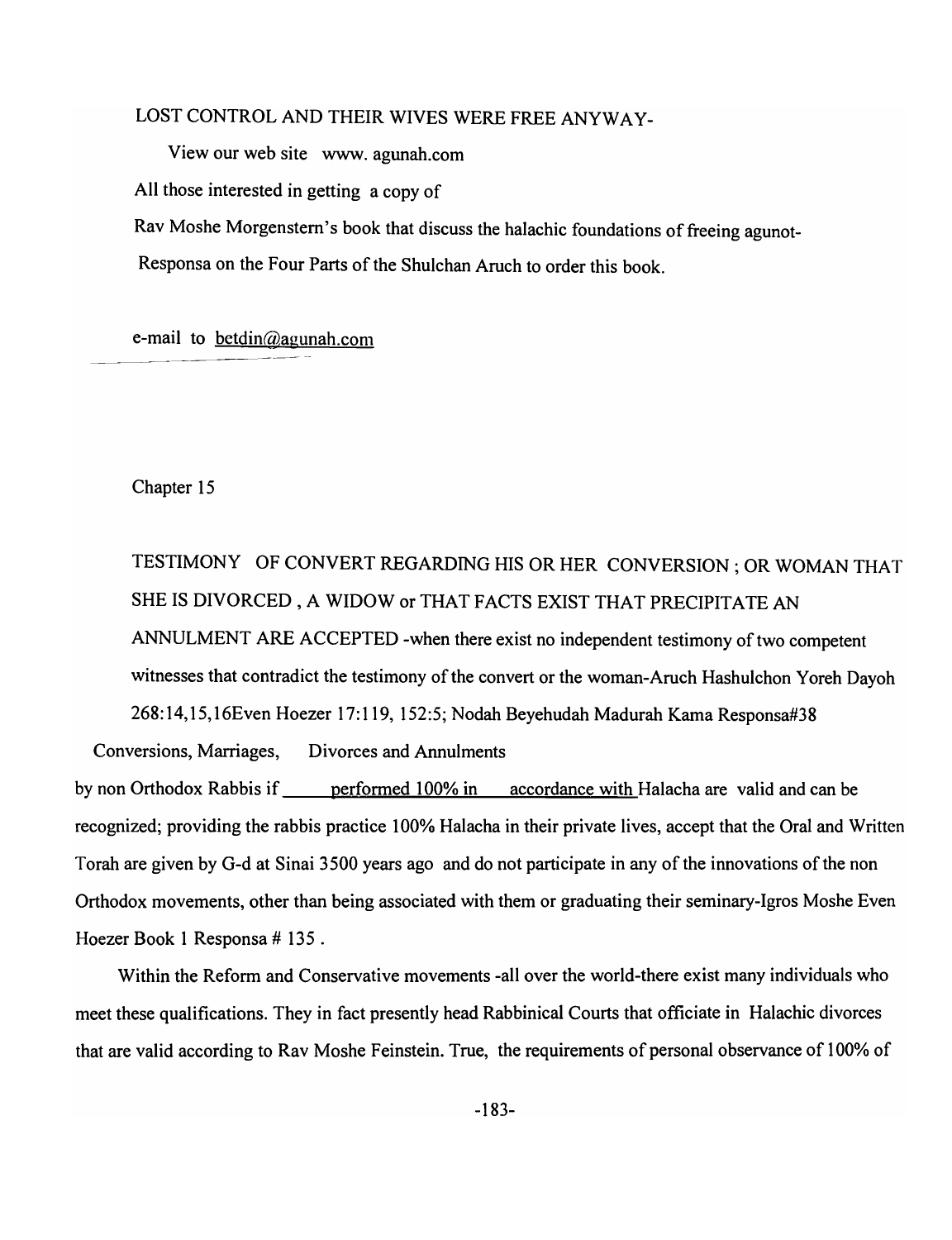all the ritual and ethical laws will alienate many others who wish to observe Halacha in their Gittin-Jewish divorces, but do not meet their personal requirement. But the same laws cover Orthodox rabbis, who equally may be disqualified.

All conversions post facto are valid if performed 100% in accordance with Halacha; but not Jewish divorces, unless the rabbis also observe 100%Halacha in their personal lives. Marriages even if not performed according to Halacha have no consequence for any future children. They are 100% legitimate. Non valid Gitin -Jewish divorces result that the woman remains married and any children from a future relationship are illegitimate-mamzarim. This is true unless the woman receives a Halachically valid annulment.

If non Orthodox Rabbis meet the above requirements to issue Gittin -Jewish divorces, and they have mastered and observe the four parts of the Shulchan Aruch they then,in addition, with any other rabbi-Orthodox- who meets these requirements can annul marriages. Anything to do regarding annulments are off limits to ignoramuses- men or women -who want to inflate their ego by giving advice and exerting power in the annulment process. See my book The War Against the Jews -Hatorot Agunot-chapter 13 The Agunah Rabbi is Right where I elaborate on this topic. What is necessary is to support my Kollel research center for the study of the four parts of the Shulchan Aruch- Bais Meir Menachem Sender Latorah Verhoroah , Inc.. All contributions are tax deductible. This is the only way that we can guarantee for the future that a woman whose marriage dies and the husband does not grant her a Get- Jewish divorce- is freed and does not remain chained like an animal-celibate. Our research center train men to become the future Torah giants to free these chained women.

Reform Judaism by adopting patrilineal descent accommodated their members at the expense of 4000 year Jewish practice. Orthodox Rabbis who adopt every loophole to thwart the conversion process and make conversion a nightmare that takes years, likewise discourage intermarried couples from remaining within the Jewish people.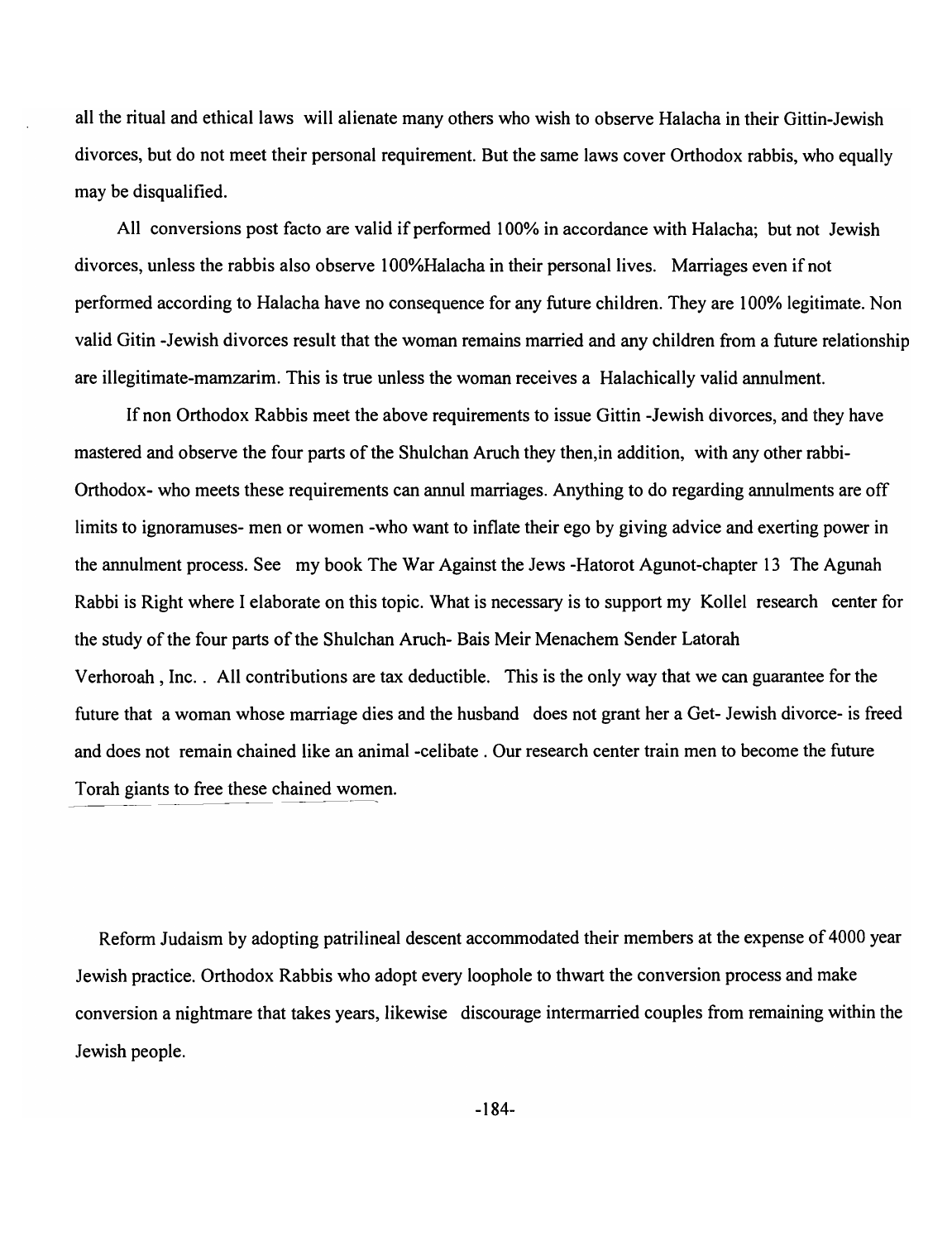Ab- initio the prospective convert must commit to practice all the Mitzvohs .Even if a commitment is missing the conversion post facto is valid.As long as the convert does not explicitly take exception to observing anyone Jewish Law, the conversion is valid. (Yoreh Dayoh 268:12) Let us first win the converts for the Jewish people and then launch an outreach program to sell them one hundred percent observance of Mitzvohs. This is true providing the convert has been circumcised -in accordance with Halacha. Both males and females must dip in a Mikvah or the ocean. The conversion must be performed ab-initio in the presence of a duly constituted Rabbinical Court of three rabbis

who have mastered and practice the entire four parts of the Shulchan Aruch-Codes of Jewish jurisprudence. of any Jew or Post facto even if there is no court at all, but the conversion is performed in the presence Jewess it is valid. (Prisha-on Tur Yoreh Dayoh-268:18). The convert can then contract a Halachic marriage with a Jew. Of course there must have been circumcision for a male and dipping in the Mikvah or ocean for male or female converts. If the male was circumcised by a non Jewish or Jewish physician or a mohel before the conversion it is valid providing the person performing the circumcision has removed the necessary skin required by Jewish law. (Yoreh Dayoh 264:1 Taz Ibid 2)Although ab initio HATOFAS DAM BRIS-pricking the skin near the penis is required,( Yoreh Dayoh 268:1 Taz Ibid 2) post facto in circumstances of duress and hardship this can be waived.(Bais Yosef Yoreh Dayoh end of 268: I-states that ab-initio Hatofos Dam Bris is required for a male convert. However post facto even if there is no HATOFOS DAM BRIS the conversion is valid. Bais Yosef follows his reasoning that a non Jew who circumcises a Jewish child such circumcision is post facto valid and does not require HATOFOS DAM BRIS.(Yoreh Dayoh 264:1). In the case of a convert when the circumcision was performed when he was not Jewish Bais Yosef agrees that ab initio Hatofos Dam Bris is required at the time of conversion. However Ramo requires Hatofas Dam Bris under all circumstances (Ibid 264:1). Rav Feinstein waives this requirement in the case of hardship in the case of a convert and certainly in the

case of a newly born Jewish child circumcised by a non Jew.-( Responsa Igros Moshe Yoroh Dayoh).

-185-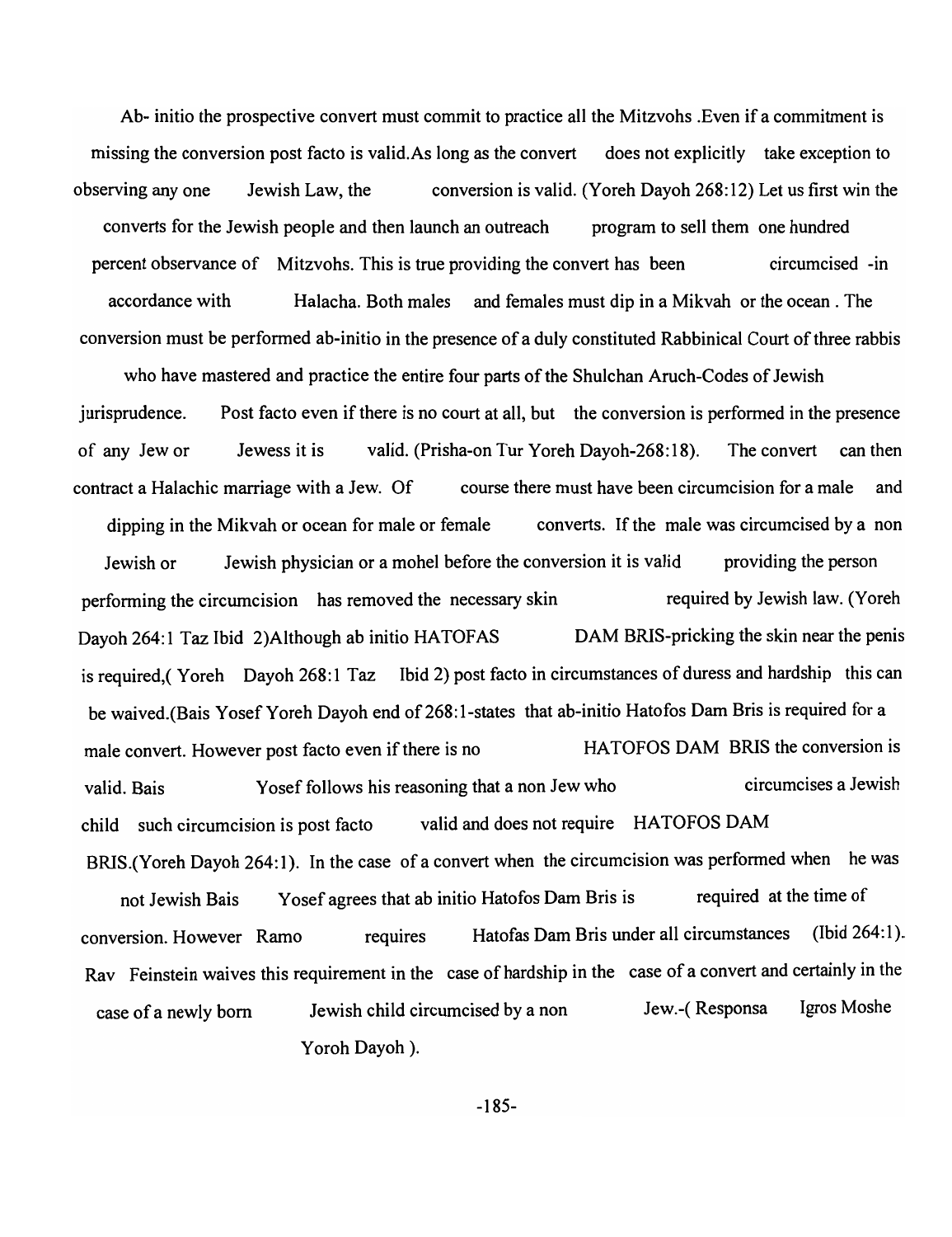The convert is believed that a Halachic conversion had been performed. He needs no documentation, when people do not know that he was not Jewish and converted. This is true when knowledge of his non Jewish status is derived solely from the convert without third party verification.

This is true since anyone who claims that they are Jewish is believed. Thus the individual whose conversion is not known is believed when they claim that they are Jewish. They could have simply not disclosed the conversion and only claim that they are Jewish and they would have been believed. This is so since no one is aware that they are not Jewish. So we say that the mouth who cast questions about their Jewish status is empowered to cure the doubts-that they in fact did have a Halachic conversion.- HAPEH SHEOSUR HU HAPEH SEHITIR (Aruch Hashulchon Yoreh Dayoh -268:14, 15, 16; Prisha on Tur Yoreh Dayoh 268: 18; Yoreh Dayoh 268: 10;Shach Ibid 20). In our mobile society there are few official records that establish the religious denomination of individuals, other than what they themselves volunteer. Therefore, when an individual claims that he is a convert, we give him or her the benefit of the doubt that a Halachic conversion occurred. See Tur Shulchan Aruch Y oeh Dayoh 268 :31. See commentary of Bais Y osef. What was said above is true only if no one is aware that the convert was not Jewish other than what they themselves volunteered. However when the fact that they were not Jewish is public knowledge or there exist two competent witnesses who observe all the ethical and ritual laws of Judaism that testify that the convert was at one time not Jewish, then anther set of laws apply. We insist that there be two competent male witnesses to testify that a Halachic conversion did occur. If there are no such witnesses then if the convert holds himself or herself out to be Jewish and observes all Jewish laws then we will believe them that a Halachic conversion occurred. The convert must observe all the Mitzvohs- the laws of Sabbath, holidays, the kosher laws. If the convert is married the wife must observe - the laws of family purity-the laws of Nidah and Mikvah. Every Jewish wife must immerse herself in a mikvahritual bath twelve days after seeing her menstrual flow. She must have stopped bleeding for a minimum of seven days before she immerses herself in the Mikvah. Thus we will assume since the convert observes all the laws of Judaism, they must have certainly had a proper Hallachic conversion.

-186-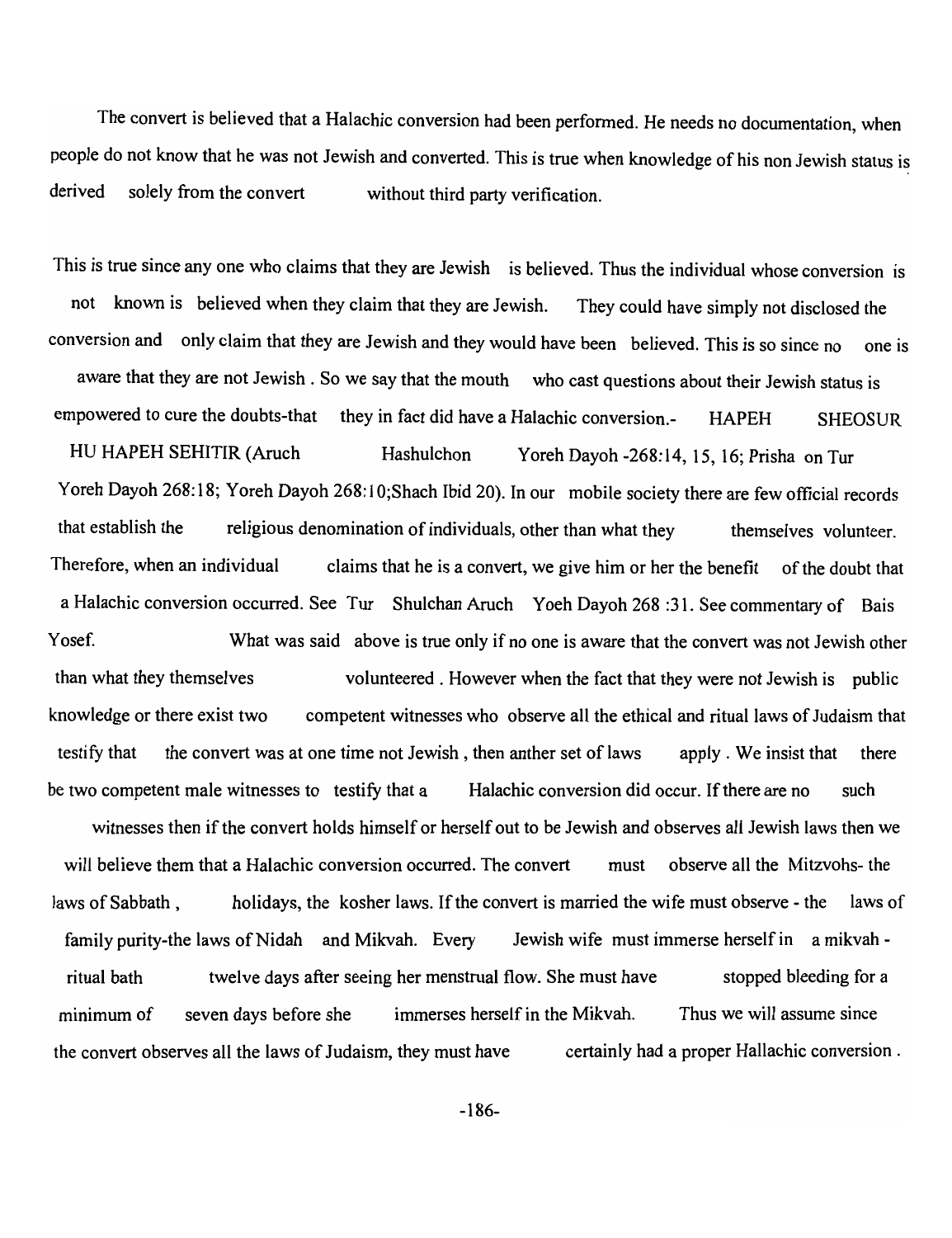This is true even if the convert states that the conversion-dipping in the Mikvah- occurred without the presence of anyone -not even a single Jewish man or woman .See Bach Tur Yoreh Dayoh 268 - that once the convert holds himself or herself out as a convert by the observance of all Jewish laws even if the convert claims that the conversion-dipping in the mikvah- was performed without any Jew or Jewess being present the convert is not believed to incriminate himself or herself. "Ain adam masim atzmo rasha. No one is believed to incriminate themselves." -that a non halachic conversion occurred. If the who officiated at the convert observes all the Jewish laws as mentioned above and claims that the rabbi conversion was not Orthodox, but that they did dip in a mikvah or in the ocean, we will assume that a Hallachic conversion did occur. The fact that a non Orthodox rabbi officiated at the conversion does not mean that there was not a Hallachic conversion. Certainly, if there is no problem of having another kosher conversion with three Orthodox Rabbi, we should have another conversion. Post facto where another conversion would create a major problem especially for the children born after the non Orthodox conversion, we will accept the non Orthodox conversion and assume that it was performed in accordance with Hallacha - Jewish Law. See Shach Yoreh Dayoh 268:22 that we will not accept the testimony of the convert that a non Halachic conversion -dipped in the Mikvah without the presence of even one Jew or Jewess- occurred where the convert observes all the laws of Judaism as mentioned above. Even they themselves are considered authentic Jews See Share Torah kllall 5 :3:8 . Certainly, if the converts want to have another conversion, by dipping in the Mikvah in the presence of three Orthodox Rabbis they are welcome to do so. However it is not necessary to have the pricking of the skin of the penis again-HATOFOS DAM Bris.

Furthermore, the Shach on Yoreh Dayoh 127:20 explicitly states that even a non observant Jew is believed to testify that a certain ritual was performed in accordance with Halacha providing he does not violate that law that he is testifying about. Even non Orthodox rabbis believe that a conversion requires dipping in a Mikvah or in the ocean. Especially, if the convert also testifies that he or she dipped in the Mikvah or ocean, the conversion is Halachicaly valid. When the convert is a male there exists no problem verifying that there was circumcision.

-187-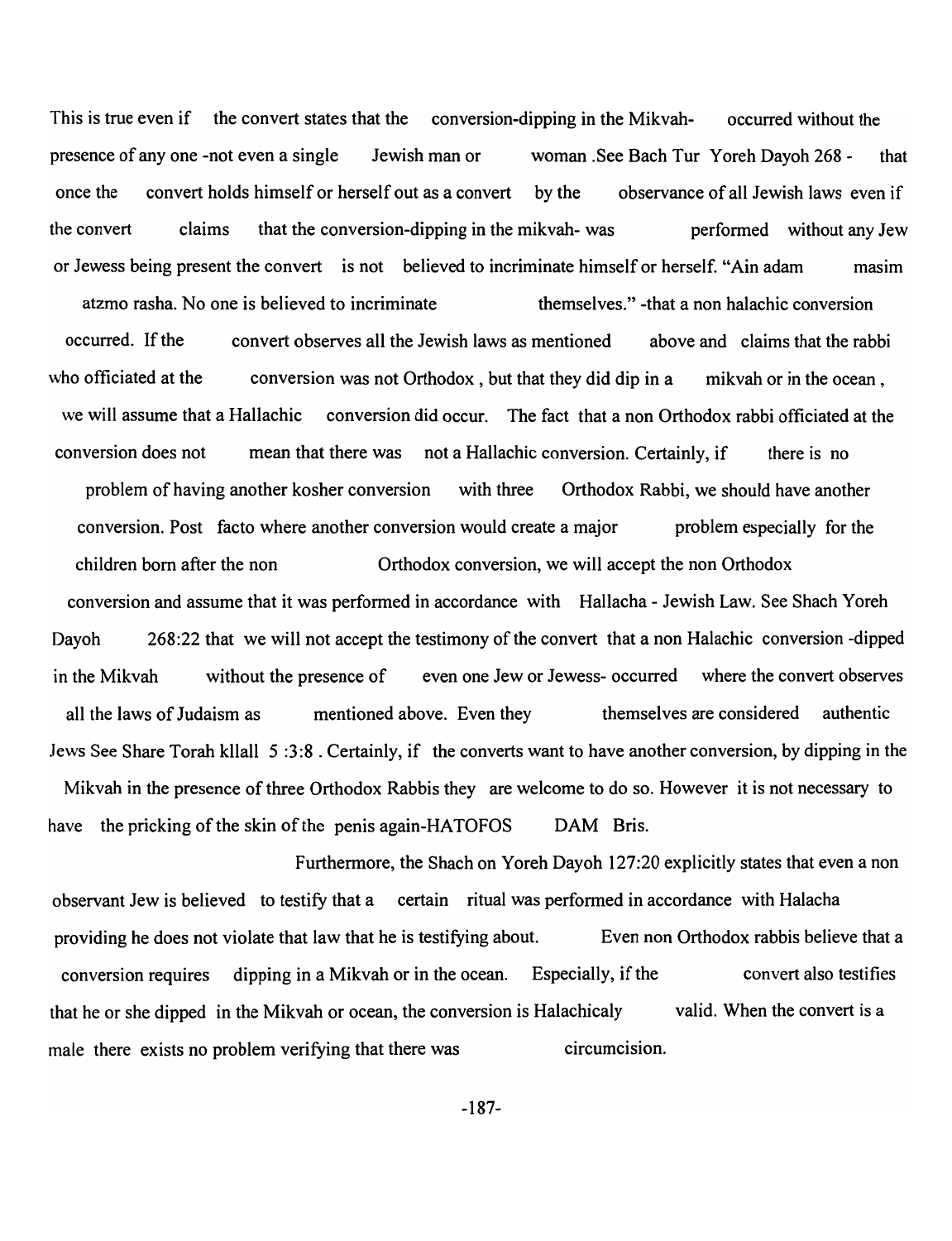True, there has not been "Kabolot Hamitzvot"- the acceptance of all the commandments -that can only be done in the presence of a Rabbinical court where all the members are observant of all Jewish Laws. Neither is there the acceptance of all the commandments if the conversion occurred in the presence of three Orthodox rabbis, who are dishonest and fraudulently keep married women sexually enslaved in a dead marriage spouting their ignorance that they commit adultery if they have a relationship with an other man after we have annulled their marriage. They also frighten them that their children from man #2 will be illegitimate. These are the same individuals who make a profit from other peoples' misery. They also disqualify the conversions of all rabbis even if they be Orthodox providing they are not members of their club in order to charge a second fee. They are one million % worse than non observant Jews who do not accept that Jewish Law is Divine. At least the non observant Jews are considered Shoggegim unwittingly violators of Jewish

Law. See Bach on Tur Yoreh Dayoh 268:35. They can be compared to Jews who have been forced to violate Jewish Law. If one honestly believes that there is nothing wrong in is as though he was forced. See Taz Yoreh Dayoh 99:9. See also Chsam violating a certain Jewish Law it Soffer 88; Mogen Avrohom 318:3; Rambam Mamrim 3:3. Such a man is considered competent to serve as a witness- Oruch Hashulchon Even Hoezer 13:29. Such a man can be a participant in a Rabbinical Court-Choshen Mishpot 33: 1 ,34:4; Pischei Tsuvah Ibid; Responsa Rav Akiva Eigerl #96. Also Pischei Tsuvah Even Hoezer 42:18. However we must be sure that the Bet Din is in fact following Jewish Law. For that reason we must have two rabbis who have mastered and observe all the four parts of the Shulchan Aruch physically present in all the deliberations of the non observant rabbis, even though they are legally permitted to be part of the rabbinical Court .See Rambam Shechita 4:6;Magid Mishne Ibid.;

#### Yoreh Dayoh 2:9;Taz 2:12;Shach Ibid 2:23,24;

Even Hoezer end chapter 154; Seder Haget prologue; Kedushin Bavali 6a; Even Hoezer 49:3; Pischei

-188-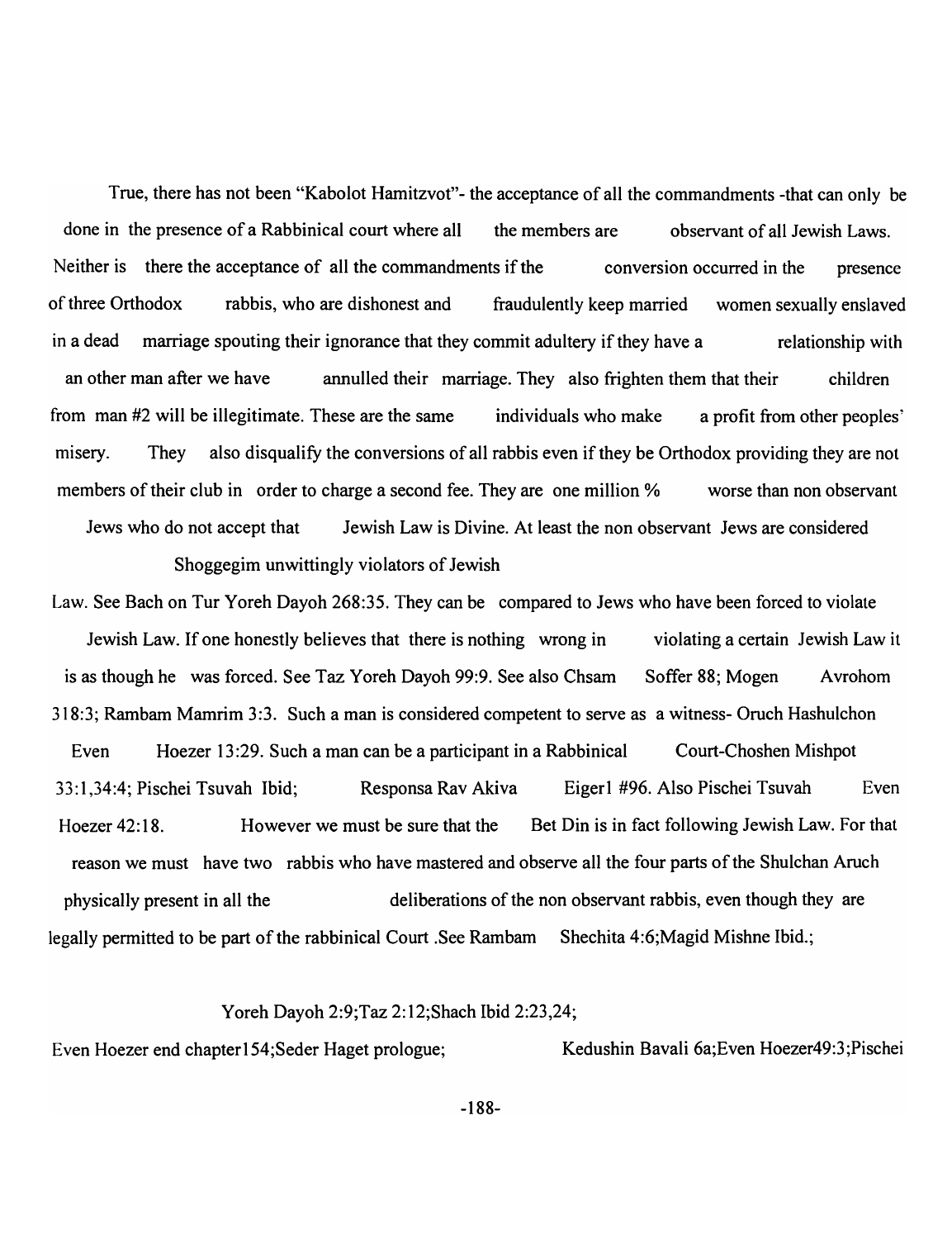#### Tsuvah 49: 2; Bair Hativ Ibid 49:2

If there exists a Rabbinical Court consisting of three Rabbis who have mastered and observe all the laws of the four parts of the Shulchan Aruch, then post facto even those authorities who hold that non orthodox Rabbis are not competent to be witnesses or members of a Rabbinical Court, nevertheless if they are present their presence will not corrupt the procedure. If there is not a court of three rabbis who have mastered and observe the four parts of the Shulchan Aruch and relatives or non observant Jews testify as witnesses or are present to sign the Get or observe its giving to the wife, they will corrupt the entire process. Even if there be present competent witnesses, the invalid witnesses will corrupt the competent witnesses. The result will be as though no witnesses were present. Without witnesses there is no divorce or marriage. However if there exists a court of three rabbis who have mastered and observe the four codes of the Shulchan Aruch, no witnesses are required, post facto. The reason is that in such a situation the rabbinical court officiating at the Get -Jewish Divorce does not need witnesses, they themselves see everything that is occurring. They effect the divorce without official witneses. See Nesivos Hamishpot Choshen Mishpot 36: 10; Kztos Hachoshen Ibid. If there be no knowledgeable observant rabbis present who can testify that all the wrinkles regarding Gittin have been observed, then another Get must be given. Failing that the marriage should be annulled. Post facto rabbis who observe all the four parts of the Shulchan Aruch and have mastered the laws of marriage and members of a and have a non divorce -Even Hoezer are Rabbinical court, even if they Orthodox congregation. See competent to act as witnesses attended a non Orthodox Igros Moshe Even Hoezer or seminar Book 1- #

# 135.

If we do not know independently if the woman ever had an Halachic marriage and this information is volunteered by the woman herself then she is believed when she claims that she is divorced or widowed. She is believed because if she wanted to lie she could have claimed that she never was married in the first place. This is known in Talmudic and legal terminology as "HAPEH SHEOSUR HU HAPEH SHEHITIR" - " the mouth [the woman herself] that prohibited her from marrying anyone else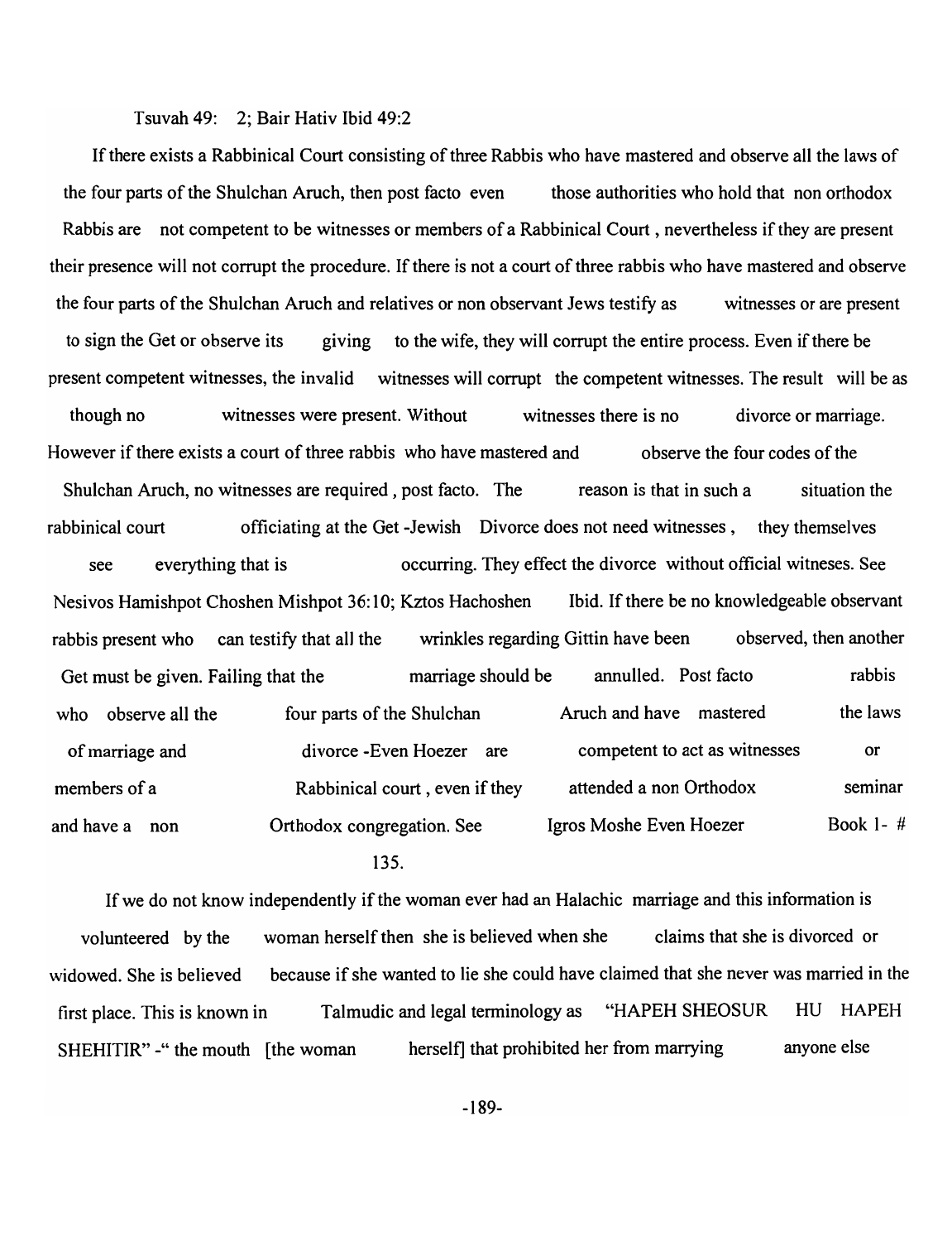because she is already married, is the mouth that comes to her own rescue -that she is in fact divorced- she possesses a Get -a Jewish divorce and consequently is permitted to have a relationship with another man or marry another man." See Aruch Hashulchon Even Hoezer 17: 119; 152:5. See Responsa Nodah Beyehudah Mahdura Kama #38. Furthermore, a personman or woman is believed regarding his own status in any area -even regarding Biblical laws even if his claim contradicts a previous status. See Aruch Hashulchon Even Hoezer 3:5. Unless Halachic competent witnesses exist that the woman had an Halachic marriage post facto the woman is not considered as married. If she has children with another man the children are not considered

Mamzarim -illegitimate. See Igros Moshe Even Hoezer volume 4- Responsa #20. She can contract another marriage with a new husband when husband  $#1$  refuses to give her a Get. See my book Hatorot Agunot Chapter 1- 12 and the Agunah Rabbi is right Chapter-13. The witnesses must remember the precise date and place of the marriage. See Bais Shmuel Even Hoezer 17:63 . See Rav Avadye Yosef - Yabiah Omer volume 3 Responsa 8:20. If the witnesses fail to remember the precise date or place of the marriage, there exists no valid Halachic marriage. This fact is used as an other adjunct to annul the marriage. See Hatorot Agunot chapter 1-13.

Thus any facts that a woman claims regarding her marriage - that will precipitate an annulment -are accepted without outside verification. We will educate her what the law is and let the woman tell us what the facts are. If this woman wanted to lie she could have claimed that she is single. She is believed regarding any claim involving her own marital status. Even if her husband contradicts her she is believed to have her marriage annulled, but not to collect money. That is handled independently by another court religious -Rabbinical court or civil court. Another set of laws apply. Would she be lying, she could have argued MOUS ALAI -my husband disgusts me and the Rabbinical court would have beaten her husband until he would free her. Rambam Ishos 14:8 . Any Rabbinical Court in any generation whenever Jewish Law dictates that a husband grant his wife a Get and the husband refuses is empowered by Jewish Law to beat the husband. Rambam Gairoshen 2:20. Now days that rabbinical Courts are forbidden by civil law to beat the husband, the courts annul the marriage. Igros Moshe -Rav Moshe Feinstein Even Hoezer book 1 Responsa #79;

-190-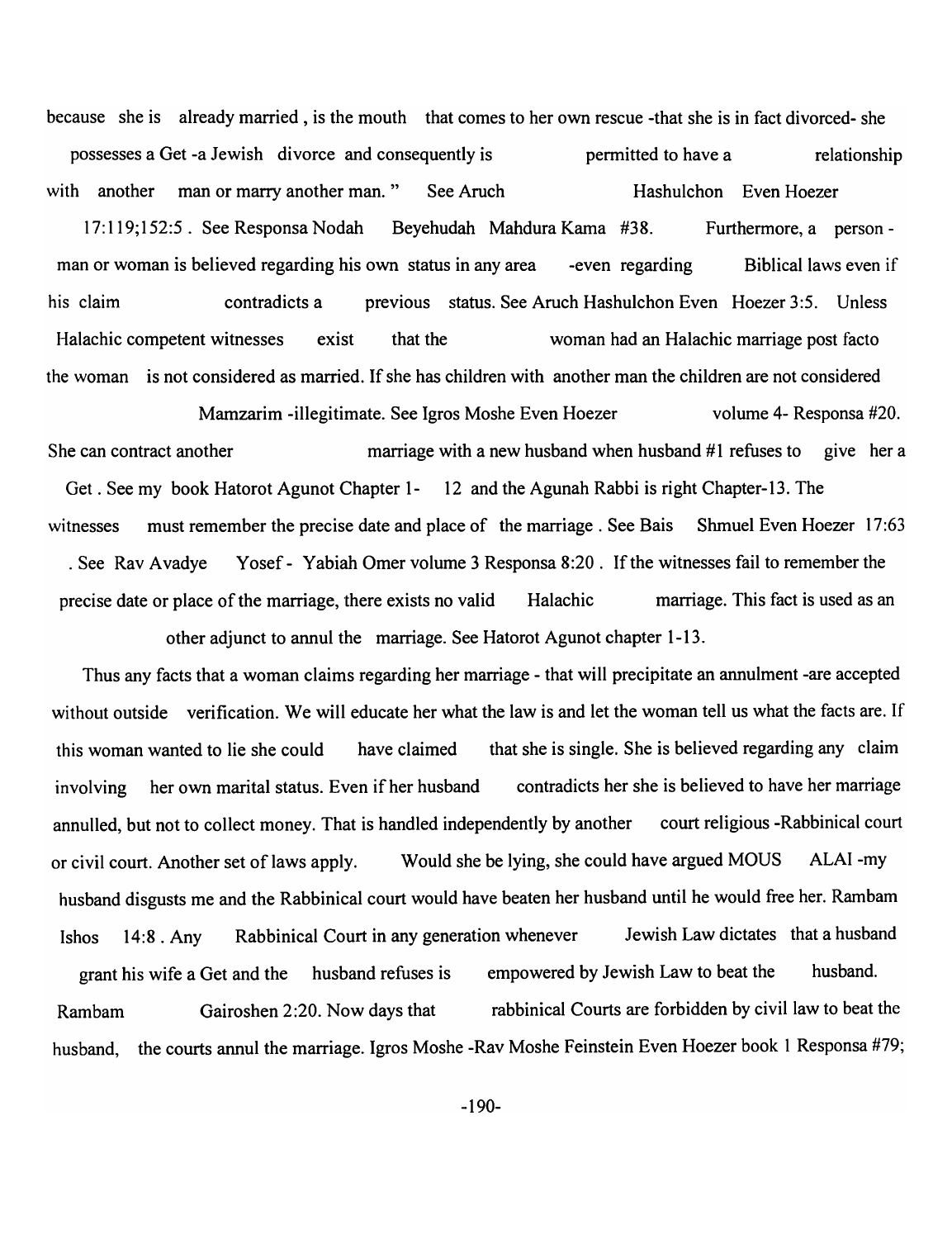Ohel Moshe-Rav Moshe Tzeig Even Hoezer book 2 Responsa

# 123:8; Chelkos Yoev Book 1 Responsa 24 ; Devar Eliyohu Rav Eliyohu Klotzkin Responsa # 48. Furthermore without two competent witnesses we will default that the woman is not married. We will, furthermore, assume as a default position that relatives were present at the bridal canopy-Chupoh- who automatically corrupt all competent witnesses. Unless we have two witnesses to testify that the groom appointed two competent witnesses -and expressly excluded all relatives and incompetent witnesses- we will assume

that no designation of two competent witnesses and the exclusion of relatives and incompetent witnesses occurred. See Shach Choshen Mishpot 36:8,19,20 ; Sma Ibid 36:10. We will depend even on one authority to free an Agunah. See Taz Even Hoezer 17:15. See my book The

War On The Jews -Hatorot Agunot .-Sexual freedom from a dead marriage. Thus, if this woman as above described claims that she had a Get that was officiated by a non Orthodox Rabbi we will believe her and assume that a kosher Halachically valid Get was given. Would she not volunteer any information about her prior marital status, we would accept her word that she is single since there does not exist independent source information that an Halachic marriage ever occurred. We will assume that it is kosher as long as the woman in her pleadings does not state a scenario that the validity of the Get is put into question. Thus if she mentions the name of a non Orthodox rabbi who is not observant in his private life, we can assume that the Get he administered is likewise not kosher. This is so since reform rabbis are on record of not believing in the need of Gittin. So, if this particular rabbi is different, the least that we ask is that the woman in her pleadings identify him as observant of all Jewish laws- that he is different than the average reform rabbi. Or else he is different than the average Conservative rabbi who may not believe that the laws of the Torah are Divine. If the laws of Gittin are not Divine, what is the big deal if certain laws are overlooked? That is why the least that we ask -that the woman identify the rabbi who administered the Get as a believing Jew-<br>that the laws of Gittin are Divine. We will believe the woman and ask for no other proof, but she must plead an argument that has merit- that she received a kosher Get.

The non Orthodox rabbi must holds himself out as giving 100% Halachically valid Gitten-

-191-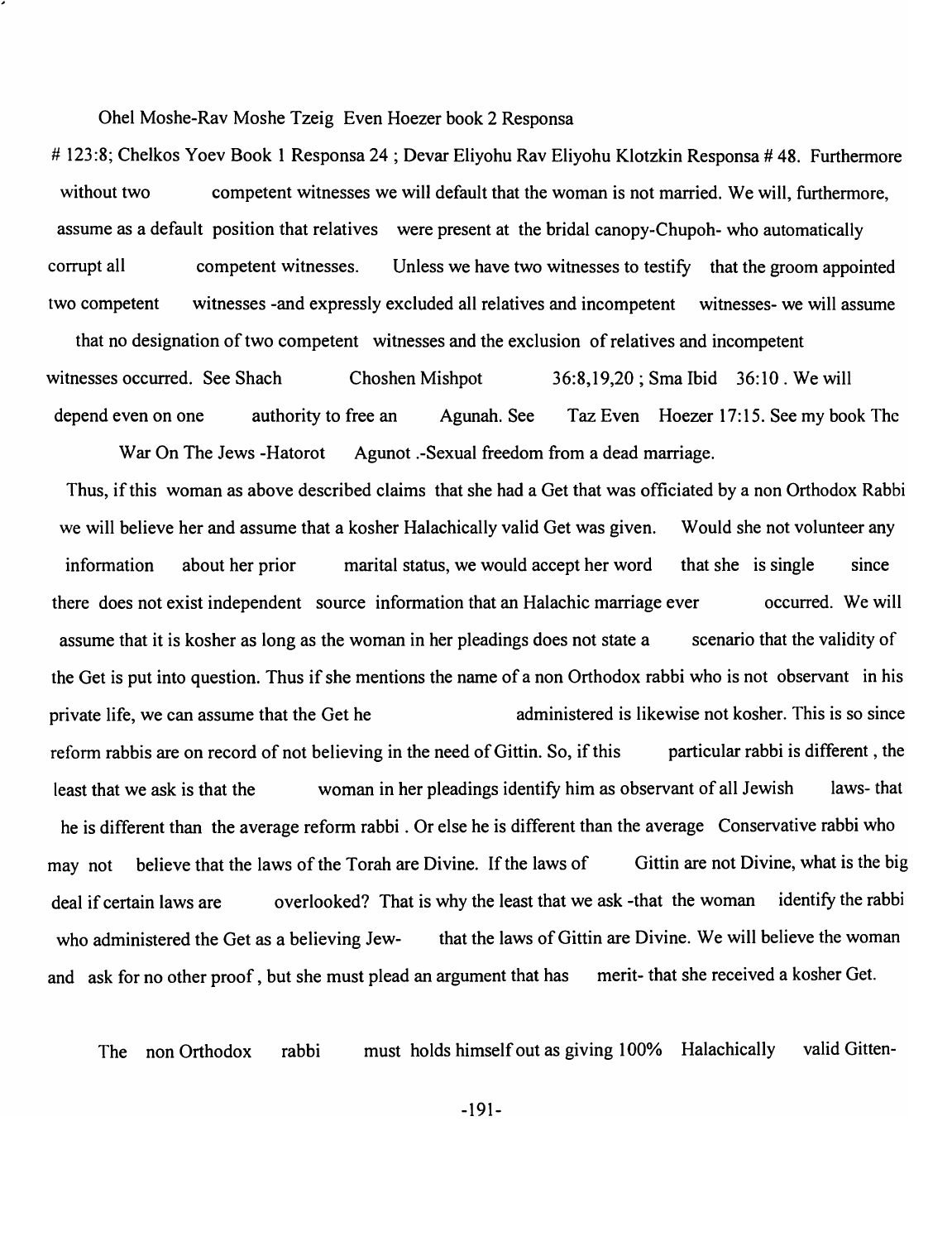Jewish divorces and he observes 100% Halacha in his private life. Of course the Rabbi who is officiating in the giving of the Get will not participate in any function -against Halachaendorsed by the non Orthodox movements such as same sex marriages, endorsing patrilineal descent or having women witnessing the Get that is written ,as well as, the actual handing of the Get to the woman being divorced. The witnessing must be done by over the age of 13 who observe all the ritual and ethical laws of the Shulchan Otherwise- if women, relatives or non observant Jews are witnesses there is no Get-Jewish Jewish males Aruch. divorce.

The married woman remains in her status of married. Any relationship with another man is adultery. Any children born from an other relationship are Mamzarimillegitimate. If women are witnesses in a marriage-the giving of the wedding band by the groom to the bride, there is no Halachic marriage. However there are no consequences. The another wedding. If not, and they have children, the children born, without an Halachic couple can have wedding are one hundred % legitimate. 4000 years of Jewish practice is to have Halachic weddings and not have any sex outside of marriage. However there are no adverse effects on the children born from parents who did not have a Halachic wedding. The rabbi who is officiating in the giving of a Get must, likewise, accept that the Oral and Written Torah is given by G-d at Sinai 3500 years ago- that is presently summarized in the four parts of the Shulchan Aruch. Basically he must be an Halachic observant Jew, but nevertheless, belongs or is affiliated with the non-Orthodox movements.

If any of the above conditions are not met or we have doubts if they were met, we will have another Get given. If that is not possible we will annul the previous marriage. The reasoning is the following: If the Get of the non Orthodox Rabbis is valid, then the woman is divorced. If it is not, then the woman has received our annulment. Either way she is free to start a new relationship with another man or else marry someone else . She is not a prisoner locked up as a caged animal and forced to remain celibate to eternity ;or else compromise her religious believes and commit adultery and any children from man #2 be Mamzrim - illegitimate.

-192-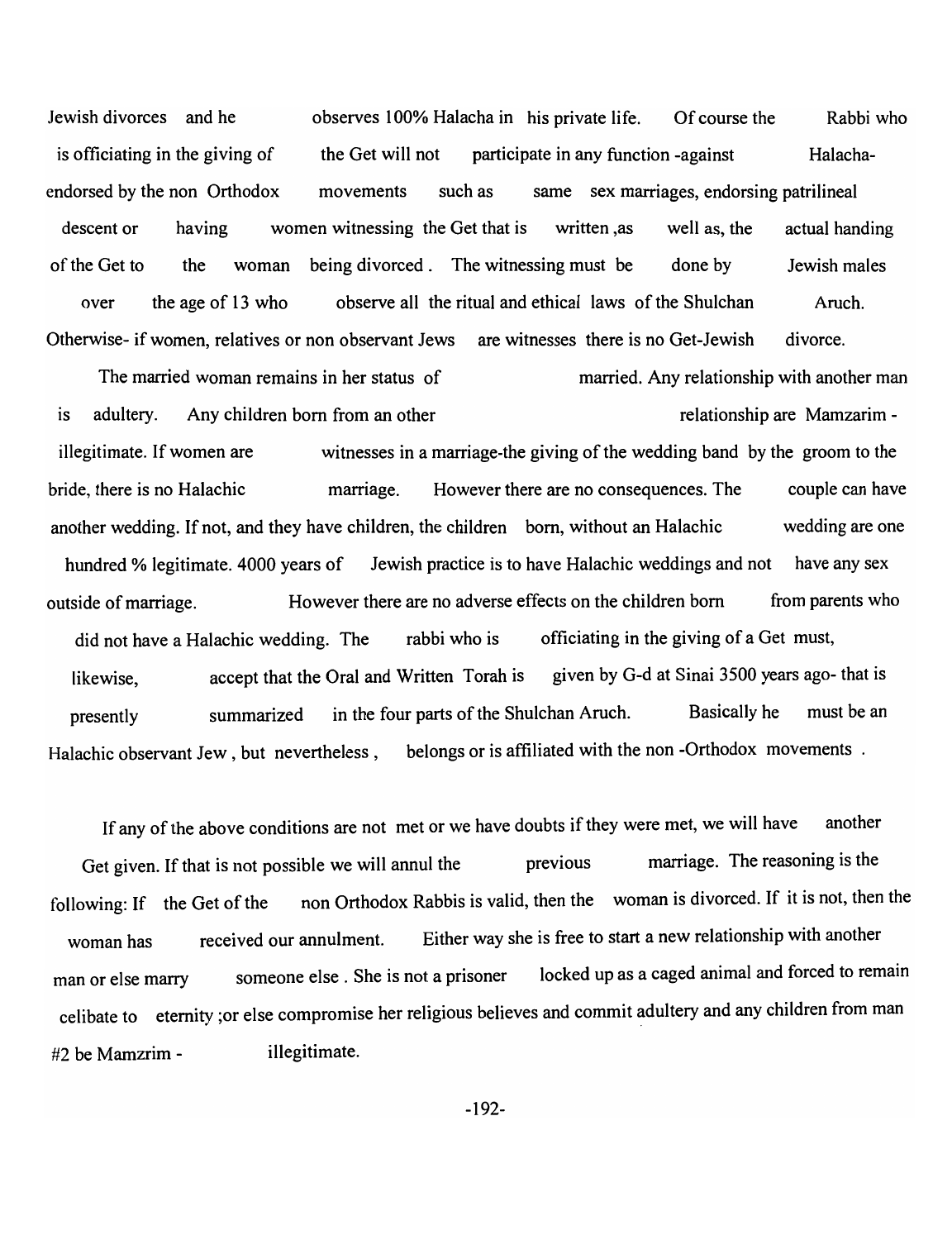| My goal is not to<br>accommodate the non |  |        | Orthodox movements ; but to              |  | tell the truth of |
|------------------------------------------|--|--------|------------------------------------------|--|-------------------|
|                                          |  | Torah. |                                          |  |                   |
| If the non Orthodox want to accommodate  |  | Torah, | then they can participate in             |  | conversions,      |
| marriages and divorces that              |  |        | will be universally recognized as valid. |  |                   |

Thus if non Orthodox Rabbis study Even Hoezer and master the laws of marriage and divorce and follow 100% Halacha in their personal lives as well as in the marriages and Gittin- Jewish divorces that they officiate then those marriages and Gittin -Jewish divorces are post facto valid. This is so , since we live in a highly mobile society and marital information and status can not be independently

verified, other than what the woman or man volunteer themselves. It is only where we have independent knowledge that the man or woman had an Halachic marriage that we need proof that a valid Halachic divorce in fact was made. This should provide an incentive for non Orthodox rabbis to perform Halachically valid marriages, divorces and conversions. They will then be universally recognized by all Jews, not only the non Orthodox. Those Orthodox rabbis who do not recognize will be on the defensive. They will have to produce proof why such marriages, divorces and conversions should not be recognized.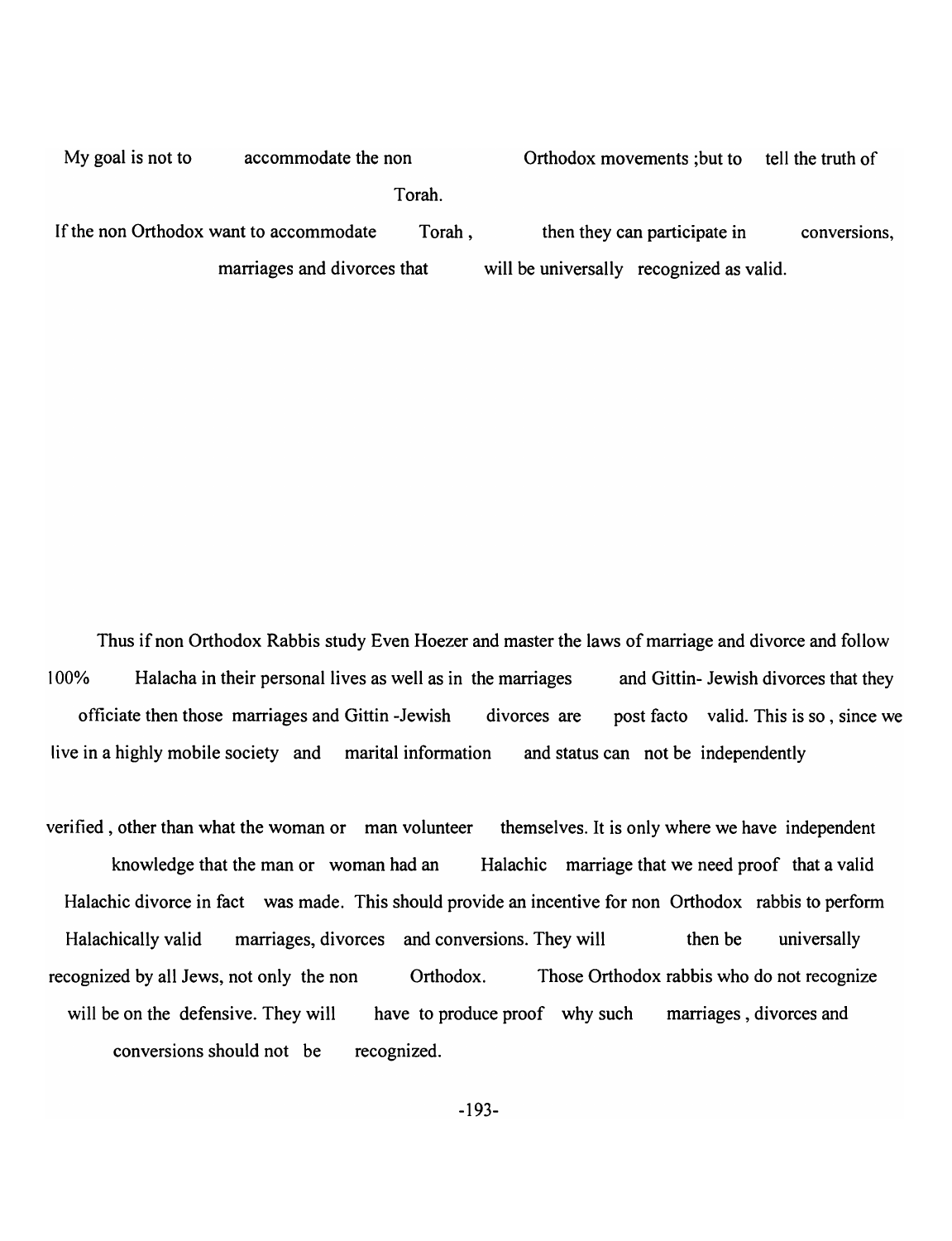However fraudulent Orthodox Rabbis are not permitted to be part of a Rabbinical Court. See Rambam Melochim 10:1 When anyone argues I do not know that it is wrong to steal such a person is considered as a willful violator. Such a man is incompetent to serve as a witness or a member of a Rabbinical Court even if there are present two other members who have mastered and observe all the laws of the Shulchan Aruch. See Aruch Hashulchon Choshen Mishpot 348:15,306:9,16; Rambam Rotzeach Ushmiras Nefesh 1:14;Vayikro 19:14 Torah Temimo Ibid:BavaliAvodo Zoro 18a.

We have pointed out that post

conversion took place.

facto having no commitment is not controlling for a Halachic conversion. Such a convert is, nevertheless, permitted to marry a Jew or Jewess. See Yoreh Dayoh 268:12 and Magid Mishneh on Rambam Issurei Bioh 13:17. Thus where the officiating Rabbis are not observant of all the laws and are not competent to be members of a rabbinical Court without the presence of two Rabbis who have mastered and observe all the four books of the Shulchan Aruch there can not be a commitment to accept Judaism by the prospective convert. Nevertheless, there exists a legal Halachic conversion as previously explained. "Especially if the

ritual is not complex and easy to perform we will believe even those individuals who otherwise out of laziness will not pay too much attention and are not reliable witnesses." Shach Yoreh Dayoh 127:29,30. Obviously we are not suggesting that anyone not Orthodox is lazy. However there exists circumstantial evidence that if someone does not accept or believe in any ritual they will see nothing wrong if that ritual is not necessarily observed. See Torot Chatos -Ramo- 1:1. We certainly have greater confidence in the reliability of a witness when the witness believes that the ritual is the Word of G-d. Dipping in a Mikvah or in the ocean is a very simple procedure. Testifying that the convert dipped in the Mikvah or in the ocean does not require taxing oneself. Consequently even an

Thus post facto all conversions- Orthodox or not are acceptable as The converts and their children and extended families are not to suffer explicitly discussed above because we do not accept

individual not necessarily observant of all the Laws is believed that a Halachic

-194-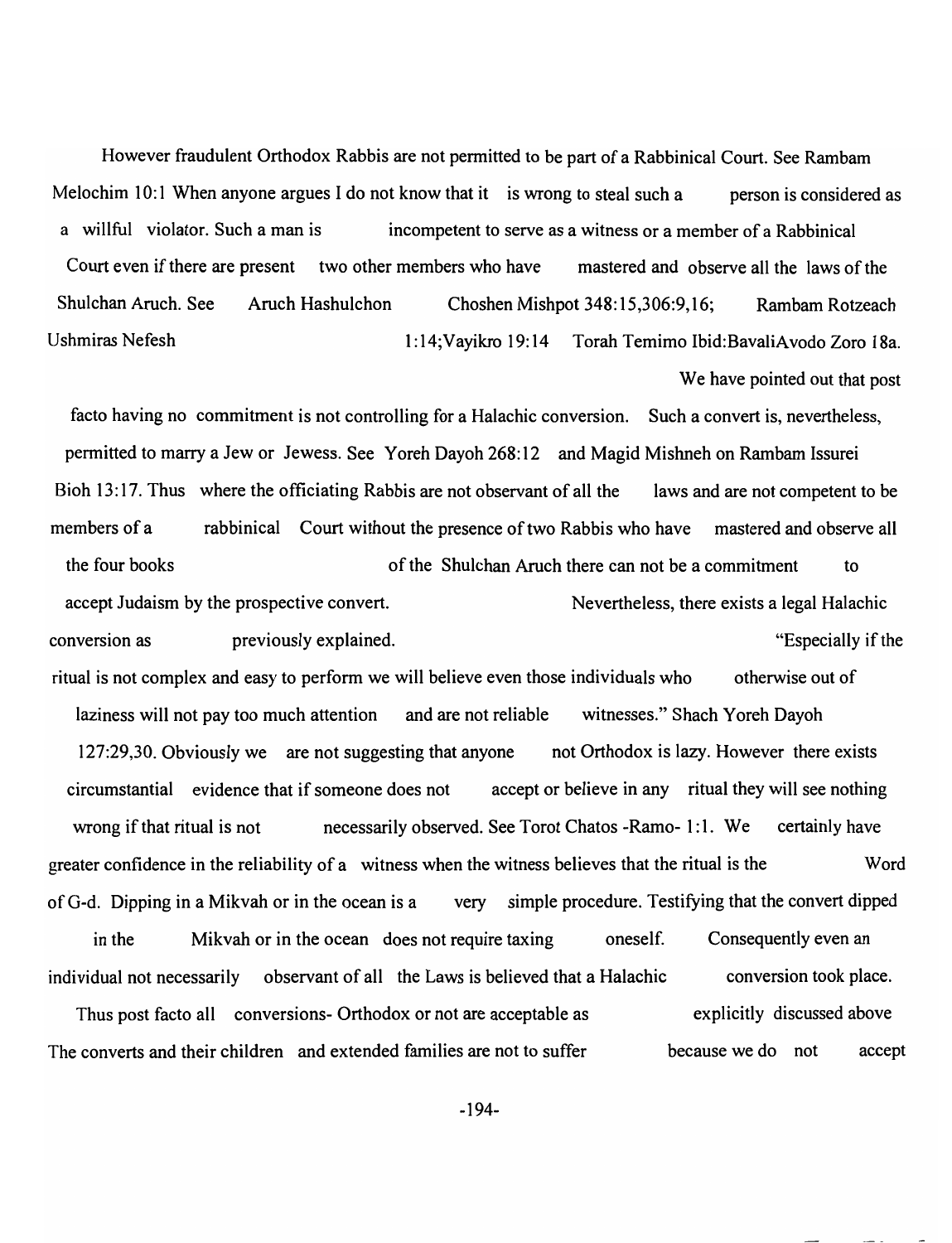or approve the theological position or degree of observance of the officiating Rabbis providing the conversion is done in accordance with Jewish Law as detailed above. What I have written would be acceptable even by those authorities that consider non Orthodox rabbis as incompetent to participate as witnesses or members of a tribunal-Rabbinical Court- in any ritual or function for-marriages, divorces or conversions. I am divorcing in the case of conversions the function of the non Orthodox rabbi from the crucial element of conversion. The crucial element is circumcision for the male and dipping in the mikvah or ocean for male and female. That does not require the tribunal of three rabbis to be present post facto. The presence of any Jew or Jewess suffices. The presence of a non Orthodox Jew is also post facto sufficient to effect a conversion as I have elaborated previously.

True, for Kaboles Hamitzvohs -acceptance of all the commandments- you need a tribunal of observant rabbis, that may not exist with non Orthodox rabbis. But again, post facto without the acceptance of all the commandments the conversion is valid.

Minors can be converted with the permission of their non Jewish parent(s).(Pische Tsuvoh on Yoreh Dayoh 268:8, citing Responsa Chasam Sofer #253

Thus Jewish Law apply the laws is liberal. What is necessary is the willingness of the Rabbinical authorities to and reclaim to the Jewish fold the hundreds of the state of thousands of non Jewish partners their children and the resulting extended families.

By searching the loopholes in Jewish Law to include all Jews and their non Jewish spouses and non Jewish children -by making the conversion process easier- we can save hundreds of thousands of intermarried couples, and their extended families to remain part of the Jewish people. In my book The 4 parts of the Shulchan Aruch: a Summary of 4000 years of Jewish Law and Practice -HATOROT AGUNOT- Sexual Freedom from a dead Marriage- I elaborate on this matter

-195-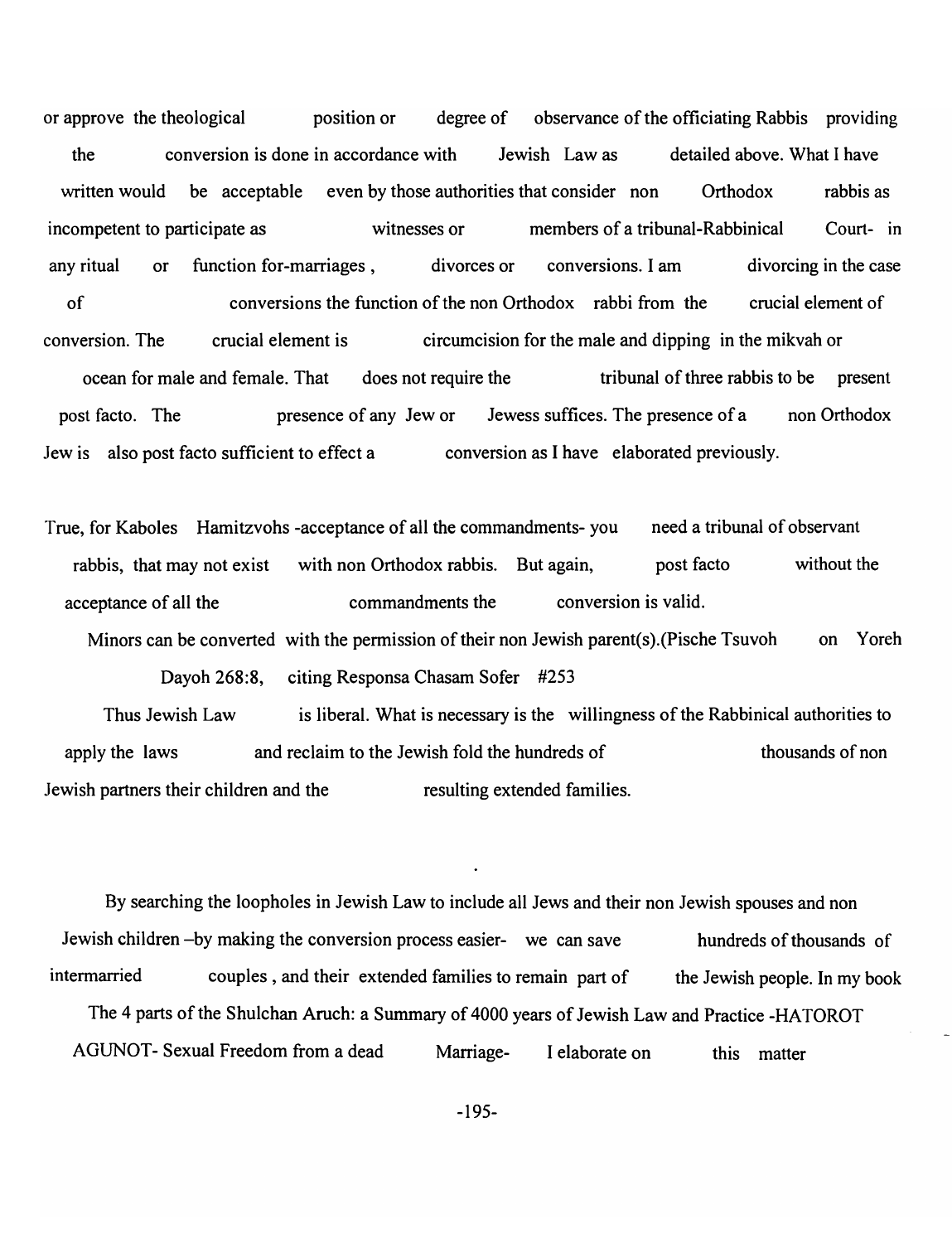# CHAPTER 16

# THE WAR AGAINST Jewish Women

# Mind Control

Will Durant in his monumental historical volumes covering 5000 years of recorded history summarizes all of history as a continuous war by the few to conquer, enslave and exploit the many by controlling their minds. Artificial intelligence of the  $20<sup>th</sup>$  and  $21<sup>st</sup>$  century is an outgrowth of the mind control exercised by the tyrants for the past 5000 years. Unfortunately, we are witness to this problem within Orthodox Judaism, perpetrated by husbands with the collaboration of certain individuals calling themselves Orthodox rabbis to enslave women in dead marriages by denying them a Get-Jewish divorce.

Theses individuals warp Jewish learning and the concepts of 4000 years of Jewish law-halacha and brainwash the agunah - the chained woman-that if she accepts an annulment in lieu of the Get -Jewish divorce and has relations with another man, she will have committed adultery. Any children she will have from man #2 will be illegitimate. This garbage is another form of "religion" being the opium of the masses , in the words of Marx, the father of communism. It is another variety of mind control used by tyrants to enslave the unsuspecting.

This garbage is used to keep women in abusive marriages. Many women not only lose their freedom and suffer physical ,emotional and mental abuse, but also may lose their lives. This is the war against the Jews. These same tyrants do not hesitate to destroy anyone- man or woman who stands in their way or is a threat to their hegemony of power and control. They have perverted Judaism to another sinister form of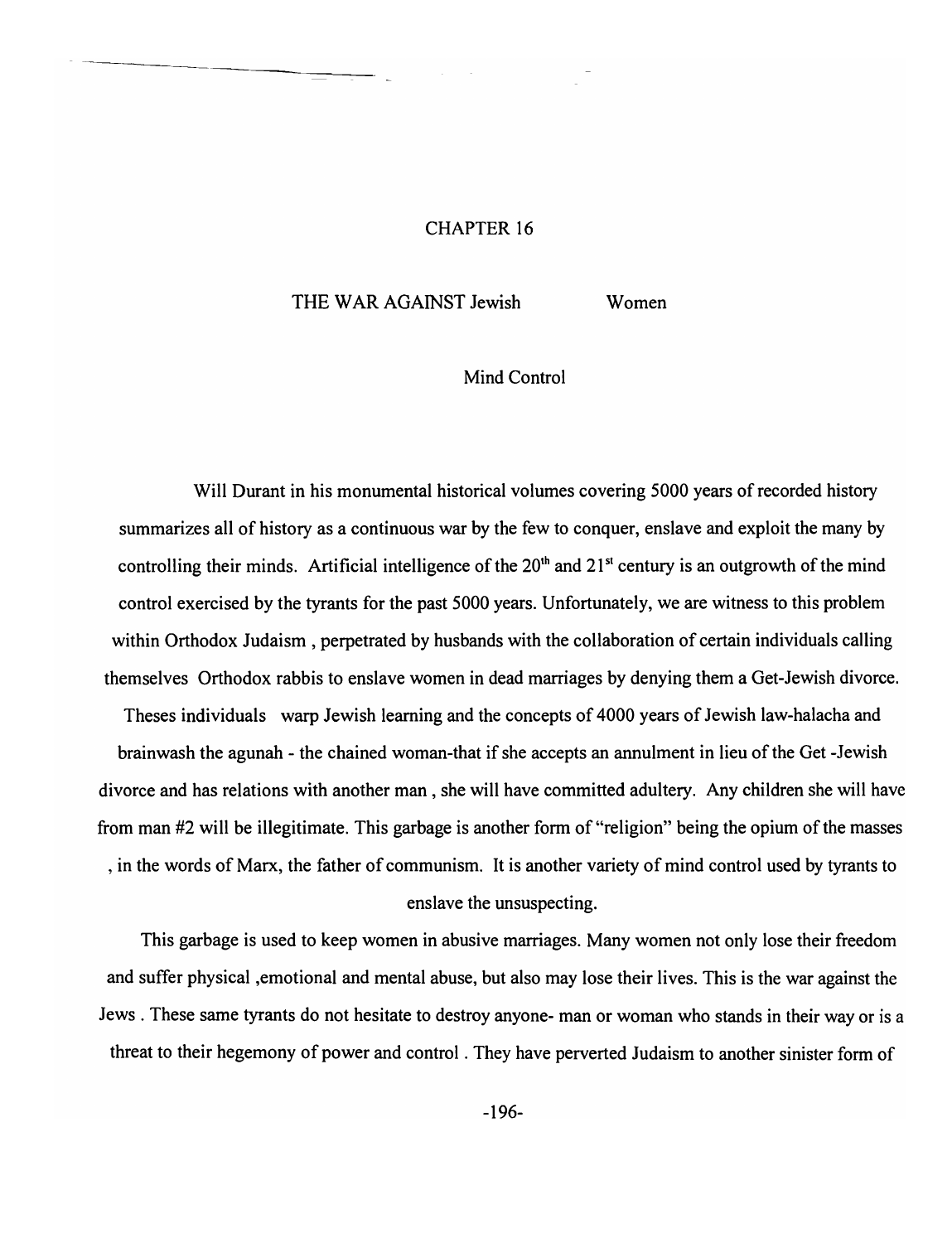#### thought

control. In the words of one of their protagonists who considers himself a godfather:-" Either you are Orthodox or you are nothing" . This can be further refined. Either you accept my brand of Orthodoxy or you are nothing. Through out 4000 years of Jewish history Jews have suffered and are suffering today at the hands of non Jews who try to steal their wealth and freedom if not their lives. Today we are faced by a war against the Arabs and Palestinians for our very survival as a free people in the State of Israel. At the same breath Jewish women in dead marriages are involved in a life and death struggle for their freedom. The problem is not only the x-husbands, but certain individuals calling themselves Orthodox rabbis, who misuse Halacha-Jewish law to enslave the women. Just as the church in the dark ages doped the people to accept the tyranny of the lords and kings; so too do these rabbis exercise thought control to force the abused wives to resign themselves to their fate. It is the purpose of this book and all the other books and tapes I have authored using 4000 years of Jewish scholarship to explode the mind control and ignorance perpetrated by these rabbis on unsuspecting women and their families. This is THE WAR AGAINST JEWISH WOMEN.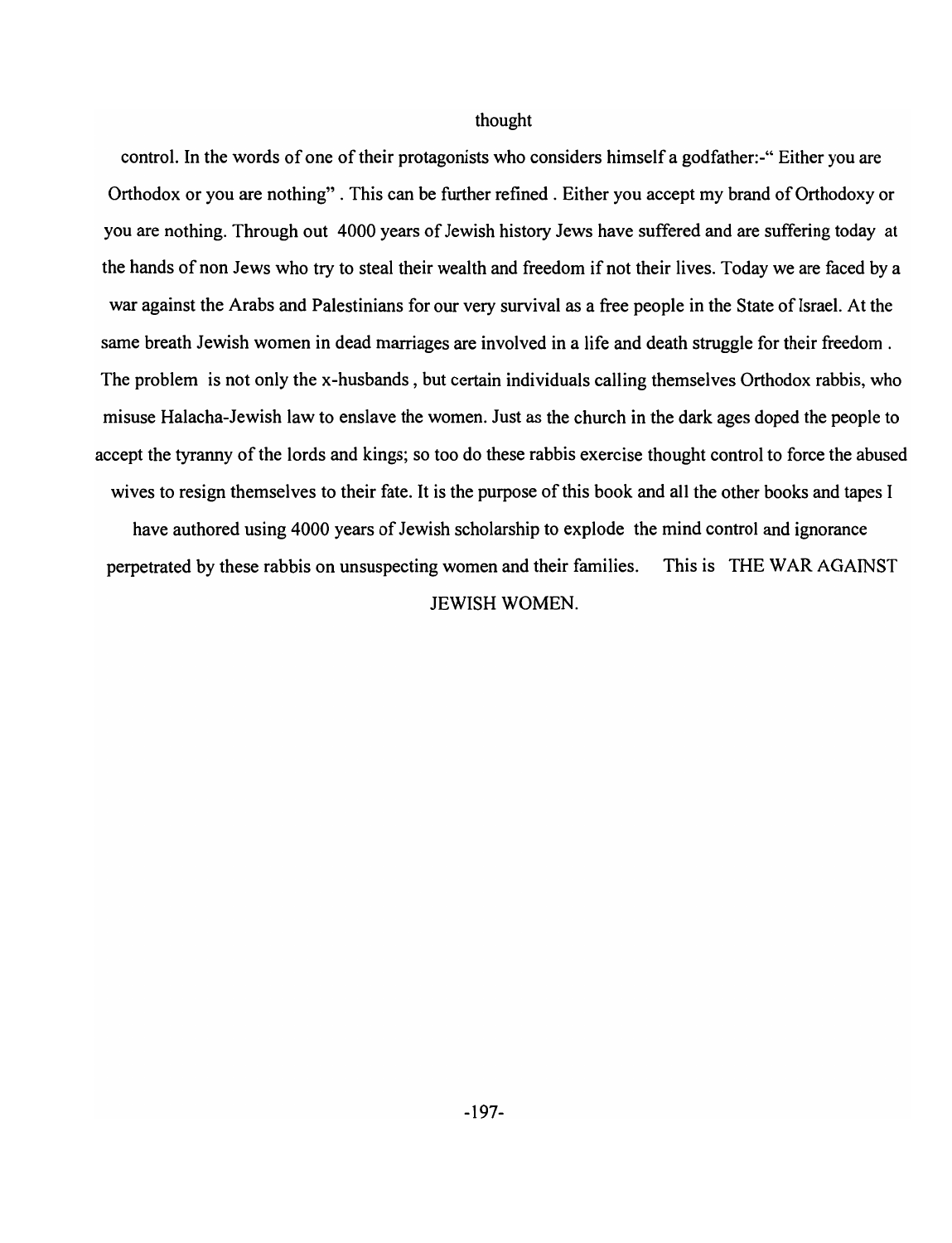#### Chapter 17

#### The War Against the Jews

The Nazis and other anti-Semites who killed six million Jews; and the Allies who indirectly assisted in the murder of these six million Jews or else did nothing to save them- provide the cue for Arafat and the other Arabs today - how to use the Nazis' " final solution" for the Jewish problem. The anti Semitic world is again aiding and abetting the murder of Jews, but this time using morality to tie the hands of Israel. They thus prevent them

from properly responding to the daily murder of Jews by the Palestinians and put the murders to an end.

Israel given to Jews by G-d is the heritage of all the people of Israel for the last 4000 years to all of eternity. The fact that the the Arabs disagree does not automatically create occupied territories in any part of 4000 year historical Israel - Gaza Yehudah and Shomron - newly named -the West Bank that is claimed by the Palestinians. This land does not belong to any other nation than Jews. Therefore it is impudence on the part of any nation to declare that Jews abandon their claim to any part of Israel and not only not build new settlements there; but also freeze the expansion of existing settlements. Where would the new born children of settlers stay? If a new Jewish family decides to move to Yehdah and Shomron or Gaza , don't they have the right? If anyone in the USA wants to move to a different part of the USA does he need the permission of anyone? If a member of any minority group is refused to buy a house in any part of the country , the seller and broker can be charged with discrimination. Arabs live all over Israel. There is no discrimination. But Jews should willingly agree to be subject to discrimination. They should be willingly agree to abdicate their Right to Israel. All those who urge Israel to freeze settlements know that if Jews are physically present in Yehudah and Shomron they will have strengthened their claim to the land. The demand to freeze all building and expansion of present settlements, is reminiscent of the edicts of anti Semites centuries ago that prohibited any Jew from marrying and having children, other than the oldest son or daughter. The intention was to force the other children to leave. Similarly

the Arabs and their supporters propose to prohibit Jews from expanding settlements. Therefore they would not

have any place where to live -would they have children. They ,therefore, would abandon first Yehudah ,Shomron and Gaza and then the rest of Israel. This is another version of the maximum number of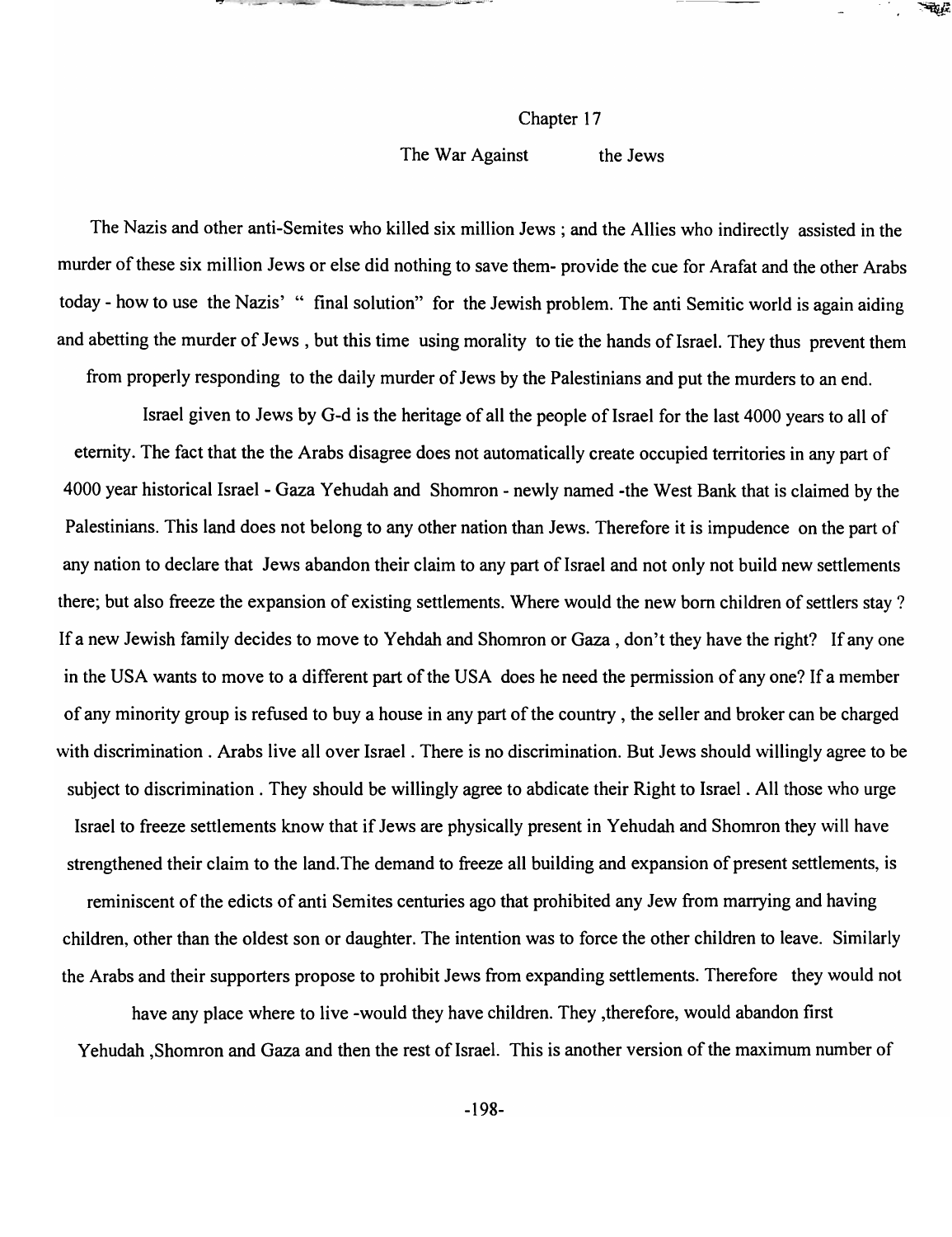Jews that were permitted by the British White paper to immigrate to then Palestine in 1939.

The White Paper of the British, who were given a mandate over Palestine by the League of Nations following World War I followed three years of Arabs rioting and murdering Jews in then Palestine. The

Arabs were rewarded for their bloodshed by having all their demands met- to thwart Jews ever becoming the majority in Palestine and establishing a State of their own. In 1948 ,the Arabs rejected the United Nations resolution to partition Palestine with two states, one Arab and one Jewish. When Israel was proclaimed as an independent Jewish State, all the Arab countries launched a war to annihilate the nascent Jewish State. After that total was reached in the British White Paper all immigration of Jews to then Palestine stopped. Jews were able to immigrate to Israel after the establishment of the State of

Israel.

It seems that the Arabs never tire of their historical goal to deny the Jews an independent land. The first step is to prevent the normal growth of Jews in their independent land. Even today that an independent Jewish State exists, it is the goal of the Arabs to destroy it. That is the thrust of all their propaganda. That is the reason for the annual day of mourning at the anniversary of the founding of Israel. That is the reason all the maps of the Palestinians show a Palestinian State on every inch of Eretz Yisroel.

The enemies of the Jews want to destroy the Jewish claim to any part of Israel, why not start with Yehudah and Shomron ? Certainly, if Jews have no right to historical Israel, they have no right to newly built areas like Tel Aviv. Anti Semites historically limited the areas where Jews could live- to Jewish ghettos. Are Jews in their own country again be confined to Jewish ghettos? Are Jews going to permit those nations who-even today are actively involved in assisting in the murder of Jews- by selling ammunition to the Arabs and supporting them in the United Nations-or do nothing to prevent the murder of Jews assist in the stealing of the Land of Israel? We have yet to hear from those who lecture us their outrage and condemnation of the Palestinians as they murder Jewish men, women and children by shooting them on the roads and planting bombs all over Israel. Are we going to be deterred from preventing the murder of innocent Jews because we are being lectured that we are using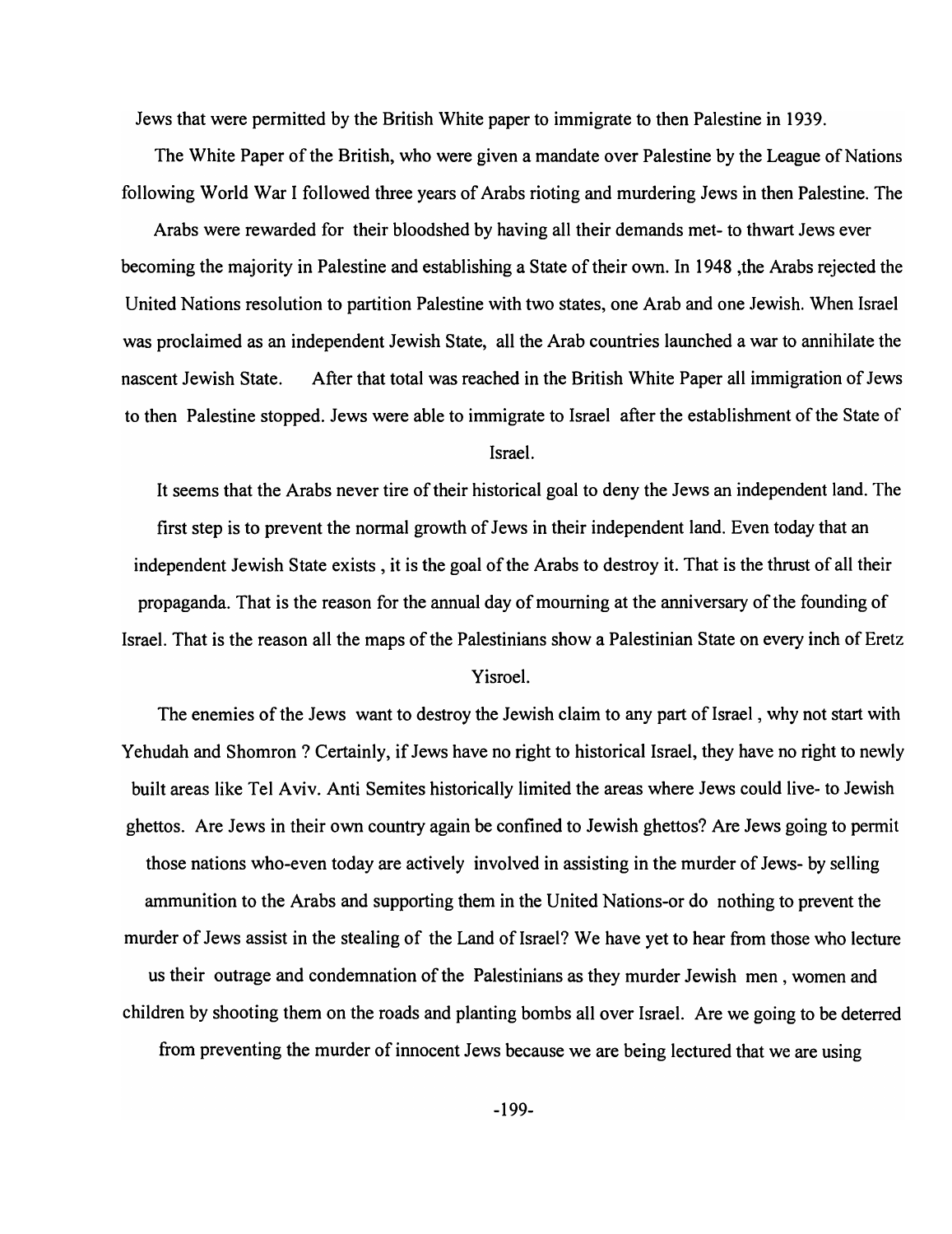disproportionate firepower? Are we going to reward the Arabs for killing unarmed civilians and crushing the skulls of children? The Nazis were hanged for such antics following the Nuremburg trial. Israel has

the right morally and in accordance with Hallacha- Jewish Law to throw out all the Arabs from Yehudah , Shomron and Gaza. If the other Arab countries attack, Israel has the right morally and in accordance with Hallacha- Jewish Law to use nuclear weapons and once and for all settle this matter. The United States used the atom bomb against Japan to end world War II. The allies did not hesitate to fire bomb German civilians to end World War 11. Israel has the right to do the same. After 2000 years of suffering, enough is enough. However the decision is up to the Israeli people . They must weigh all the consequences. They are forbidden to make a hasty decision, when so much is at stake. They must first explore and attempt all the other options and alternatives. However the other alternatives must not put

Jewish lives in danger and the security of the State of Israel must not be compromised.

Are we going to agree to have the open anti Semites or the hidden anti Semites impose their will upon us to steal our independence? It is not only those individuals who pull the trigger or lay the bombs that are responsible. It is those individuals who master mind the murder of Jews who share equal responsibility. It is those individuals who devise and deliver the hate that motivates the killing of Jews who share the responsibility. It is these individuals and governments who do nothing to prevent the dissemination of hatred and killing of Jews who equally have on their hands Jewish blood. It is the task of Jews and Israel to win the propaganda war. It is our duty to convince the democratic world of the justice of our case. This propaganda war is equally important as is the actual war against the murderers and inciters of hate. Until there is a fundamental change in the Arab mind set and acceptance of Jews to have a land of their own in Israel, it is suicide to contemplate to surrender one centimeter of Eretz

Yisroel -the Land of Israel . It is suicide to fall into the trap of "morality" to give up any strategic advantage we hold for "peace". Arafat , the Palestinians, and the rest of the Arab world showed their true colors when Barak was prepared to give them the greatest part of historical Israel-now called the West Bank, they launched the infatada -to kill Jews. They would win by the gun what they could not get at

-200-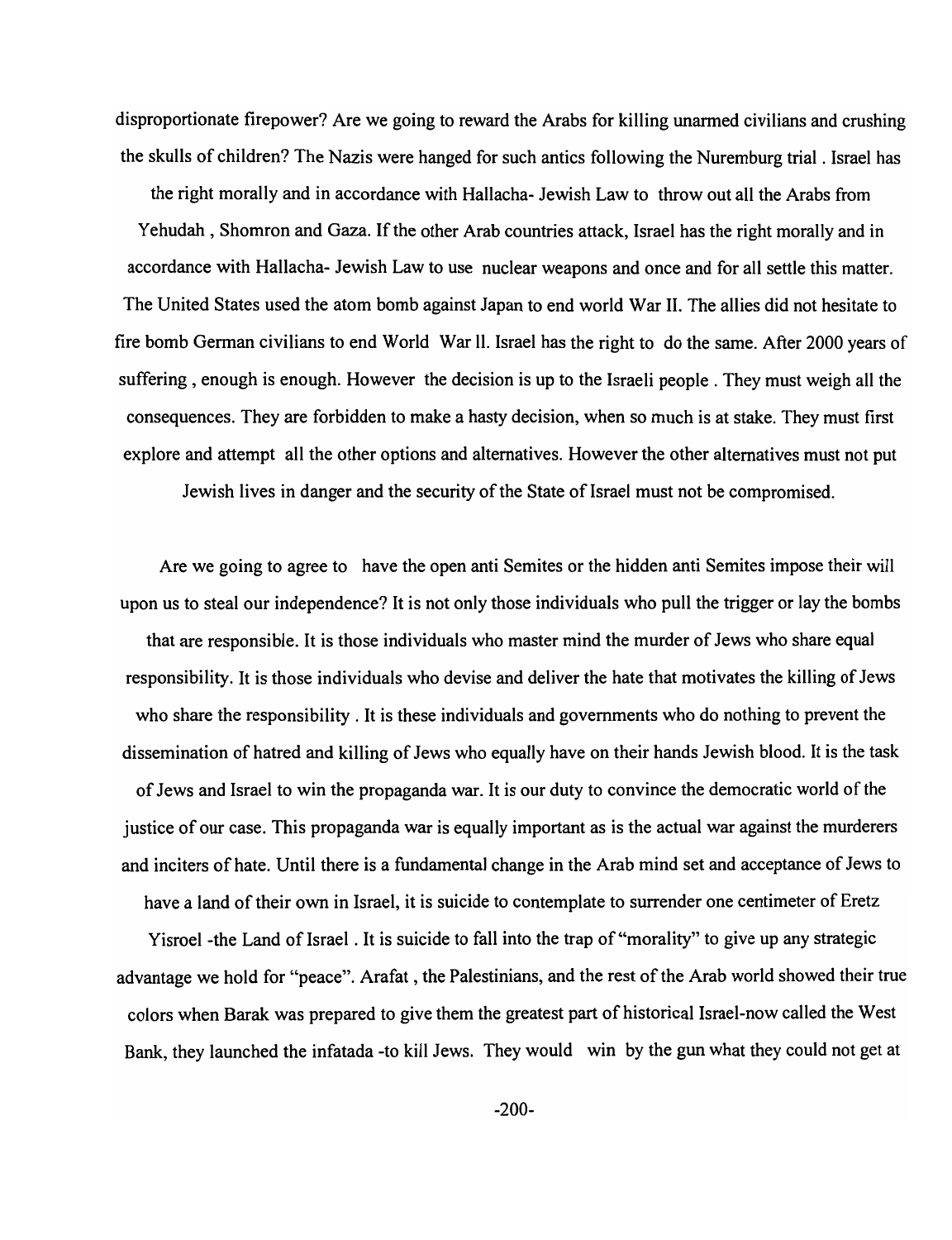the bargaining table- the return of millions of Palestinian decedents to the heart of Israel. In that way they would destroy Israel. The issue is not what size of territory the Arabs will end up with. The issue is that the Arabs do not want Jews to exist in an independent Jewish State. period. Therefore Jews must act accordingly.

All the anti Semites learned from 3500 years of hatred of the Jews by individuals who used anti Semitism as a weapon to hide their shortcomings and failures with their own people. They diverted their peoples' frustration by blaming the Jews for all their problems. The first to give expression to their murderous design to wipe out every Jewish man, woman and child -sparing no one were the Biblical Amolakites. The Bible teaches mankind how to deal with such terrorism. One word- reciprocity. That lesson cured terrorism 3500 years ago and cures terrorism today. It was used by the Allies in World War II in firebombing German cities. It was also used to end the war with Japan by dropping the atomic bomb. It should be used by Jews with prudence and foresight taking into consideration all consequences.

Amolek is not limited to only one racial group. The Bible does not discriminate. The cure can be applied to any group or nation that intends to the applied to any group or nation that intends

annihilate Jewish men, woman and children.

Amolek -the ancient enemy of the Jews, according to Rambam, is not a racial concept. It is rather a very pragmatic concept. Any nation or group of people who want to harm Jews physically or spiritually are Amolekites. They should be dealt with accordingly. [Rambam

Melochim 6:4 - Kesef Mishne and Raadvaz Ibid.]

Furthermore, Rambam Laws of Sabbath 2:3 states that one who refuses to violate the Sabbath to save a human life, relying on miracles alone, is a heretic. The reason is that G-d mandates in the Torah that we use practical means -not miracles to save human life. G-d mandates that the saving of human life supersedes all the Torah and all other

laws. Thus anyone who wants to rely on miracles, rather than use practical means, ipso facto

-201-